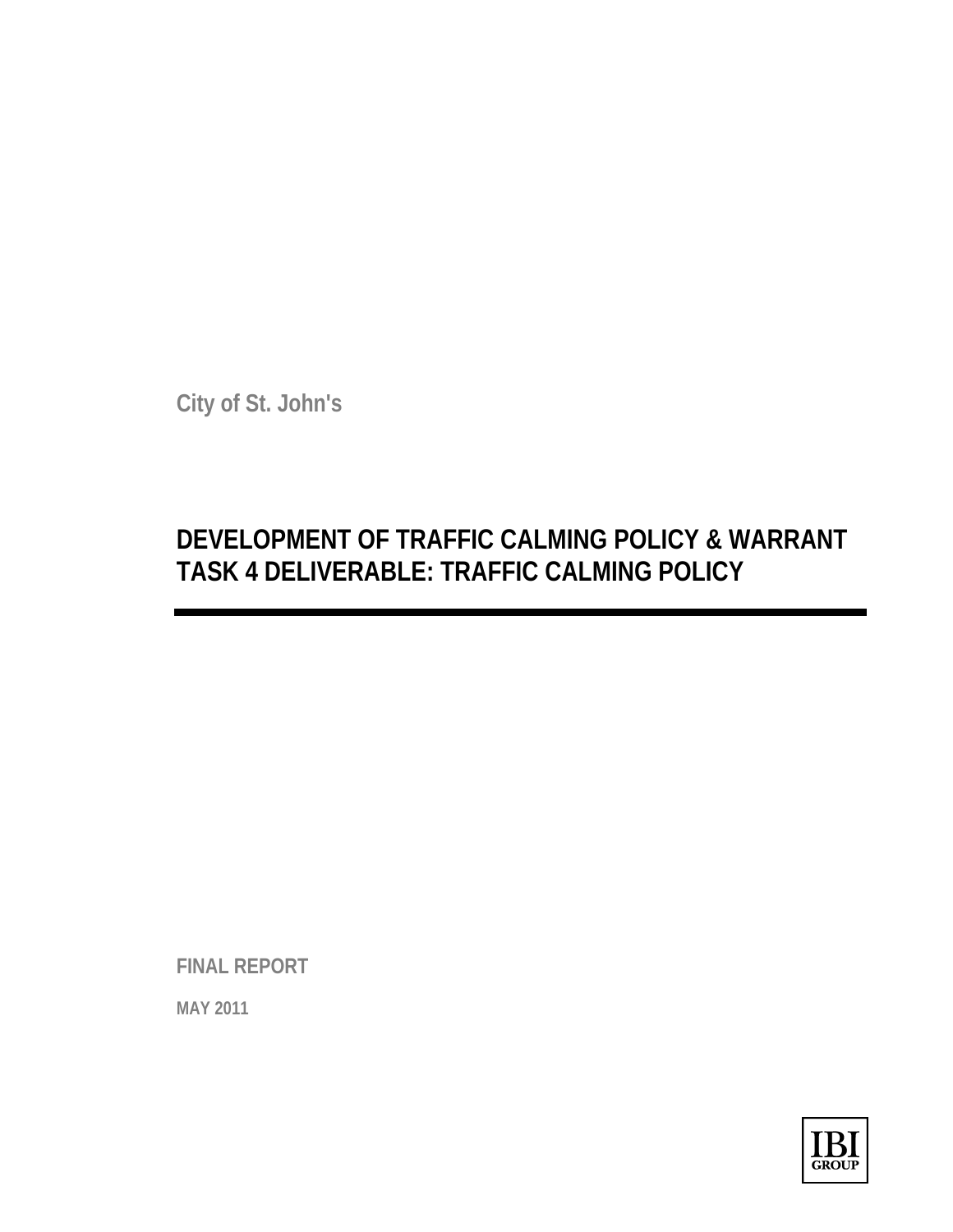#### City of St. John's **DEVELOPMENT OF TRAFFIC CALMING POLICY & WARRANT TASK 4 DELIVERABLE: TRAFFIC CALMING POLICY**

## **DOCUMENT CONTROL**

| Client:                  | City of St. John's                                                                                      |
|--------------------------|---------------------------------------------------------------------------------------------------------|
| Project Name:            | St. John's Traffic Calming                                                                              |
| <b>Report Title:</b>     | Development of Traffic Calming Policy & Warrant<br>Task 4 Deliverable: Traffic Calming Policy           |
| <b>IBI Reference:</b>    | 27794                                                                                                   |
| Version:                 | 5.0                                                                                                     |
| <b>Digital Master:</b>   | C:\ work files\27794 Traffic calm\10.0 Reports\Task 4 - Policy\TTRtraffic calming policy2011-04-29.docx |
| Originator:              | <b>Tom Prestia</b>                                                                                      |
| Reviewer:                | <b>Brian Hollingworth</b>                                                                               |
| Authorization:           | <b>Brian Hollingworth</b>                                                                               |
| <b>Circulation List:</b> |                                                                                                         |
| History:                 | $1.0$ – Internal Draft                                                                                  |
|                          | $2.0 - Draff$ to Client                                                                                 |
|                          | 3.0 - Revised Draft                                                                                     |
|                          | 4.0 - Revised to reflect comments received at October 21, 2010 Committee and<br>Public meetings         |
|                          | 5.0 - Final Report                                                                                      |
|                          |                                                                                                         |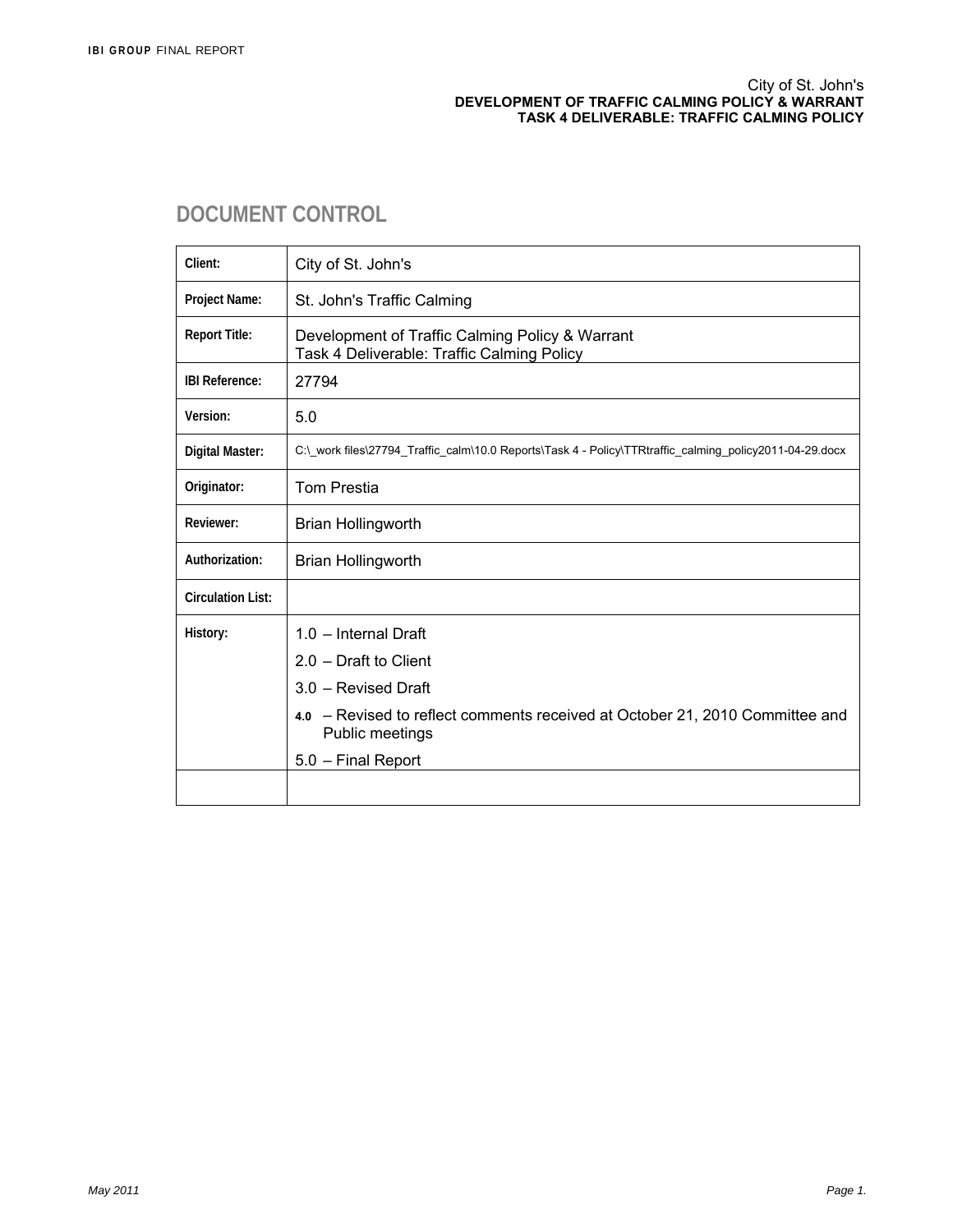# **TABLE OF CONTENTS**

| 1.  |                                                                           |  |
|-----|---------------------------------------------------------------------------|--|
| 1.1 |                                                                           |  |
| 1.2 |                                                                           |  |
| 1.3 |                                                                           |  |
| 1.4 |                                                                           |  |
|     |                                                                           |  |
| 2.  |                                                                           |  |
| 2.1 |                                                                           |  |
| 2.2 |                                                                           |  |
| 2.3 |                                                                           |  |
| 3.  |                                                                           |  |
| 3.1 |                                                                           |  |
| 3.2 |                                                                           |  |
| 3.3 |                                                                           |  |
|     |                                                                           |  |
| 3.4 |                                                                           |  |
| 3.5 |                                                                           |  |
| 3.6 | Step 6: Design, Public Support, Final Council Approval, Implementation 13 |  |
| 4.  |                                                                           |  |
| 4.1 |                                                                           |  |
|     |                                                                           |  |
| 5.  |                                                                           |  |
| 5.1 |                                                                           |  |
|     |                                                                           |  |
|     |                                                                           |  |
|     |                                                                           |  |
|     |                                                                           |  |
|     |                                                                           |  |
| 5.2 |                                                                           |  |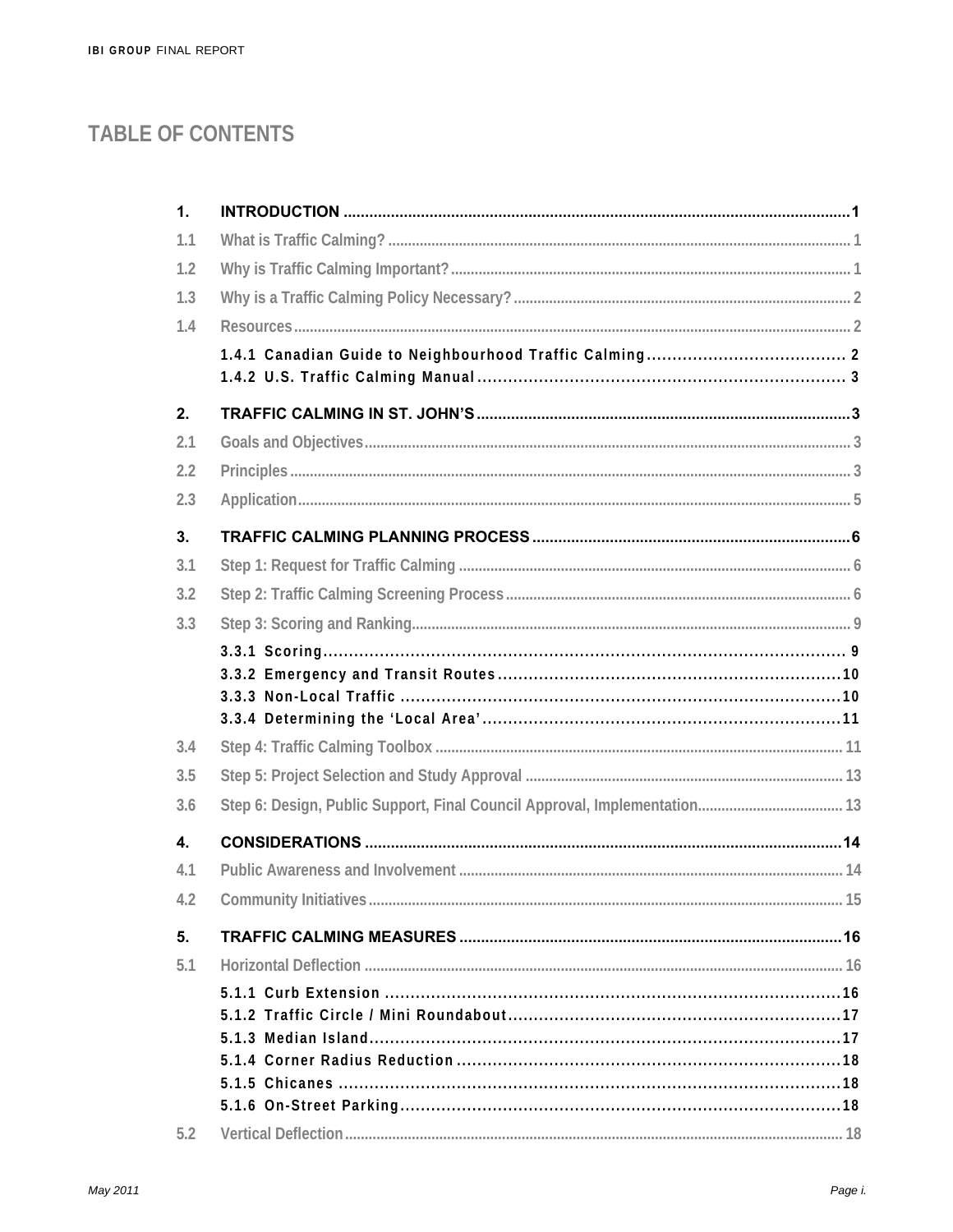# TABLE OF CONTENTS (CONT'D)

| 5.3<br>5.4<br>6.<br>7.<br>8. |  |  |
|------------------------------|--|--|
|                              |  |  |
|                              |  |  |
|                              |  |  |
|                              |  |  |
|                              |  |  |
|                              |  |  |
|                              |  |  |
|                              |  |  |
|                              |  |  |
|                              |  |  |
|                              |  |  |
|                              |  |  |
|                              |  |  |
|                              |  |  |
|                              |  |  |
|                              |  |  |
|                              |  |  |

## **LIST OF EXHIBITS**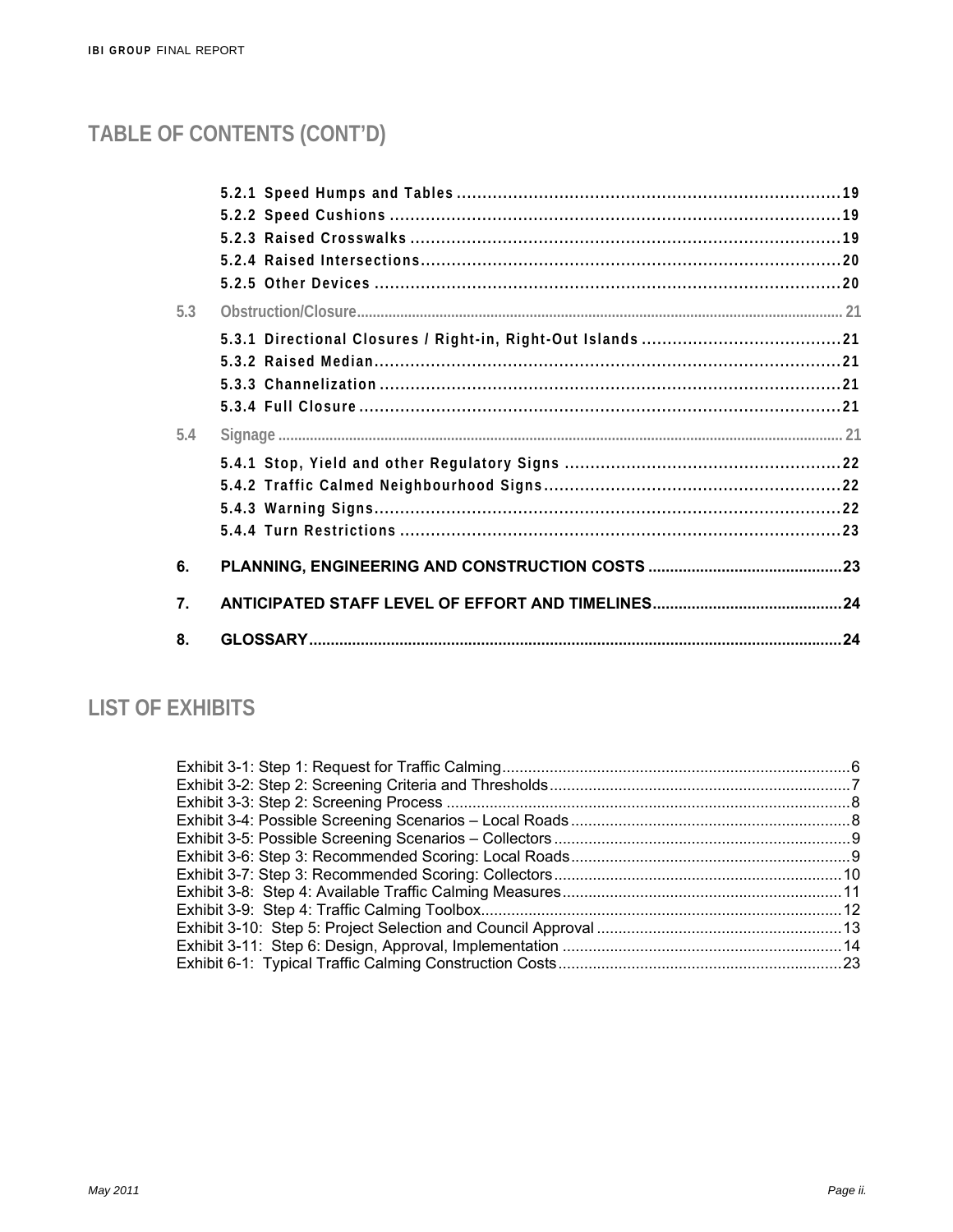## **1. INTRODUCTION**

City of St. John's staff receive numerous requests each year for traffic calming features such as speed humps, curb extensions and raised intersections. The city currently has no process for responding to such requests. The City of St. John's retained IBI Group to develop a traffic calming policy, including a warrant and prioritization process, which will aid City staff in the evaluation of these requests and the application of traffic calming devices.

## **1.1 What is Traffic Calming?**

Traffic calming is the use of mainly physical traffic management techniques to reduce the impacts of traffic on neighbourhood communities and other public facilities such as parks, school areas, and community centres. Traffic calming has been used in North America to:

- Improve neighbourhood liveability;
- Increase road user safety; and
- Promote urban redevelopment.

Various industry groups, agencies and municipalities may define traffic calming in slightly different ways, but almost all definitions have common themes of reducing vehicle speeds, improving road user safety and improving neighbourhood quality of life.

## **1.2 Why is Traffic Calming Important?**

Urban sprawl and automobile dependency have resulted in significant traffic growth throughout North America. These trends in automobile travel may place considerable strain on the roadway network's ability to safely accommodate all users within the public right-of-way. In many cases, a lack of arterial road capacity will cause motorists to choose Collector and residential roadways to bypass a congested turning movement, intersection or corridor.

Such inappropriate use of neighbourhood streets may have the following negative effects:

- Arterial road congestion may cause motorists to look for parallel or alternative routes to reach their destinations. These parallel/alternative roads then begin to take on greater traffic volumes and function in ways that were not intended at the time of planning. For example a local residential or Collector roadway becomes a mid-block arterial bypass;
- Motorists operate vehicles at speeds which are not appropriate for the residential roadway and/or the roadside environment;
- The safety of all road users is decreased due to volume, speed and other compliance issues; and/or
- Resources are called upon to provide frequent enforcement of numerous problem areas.

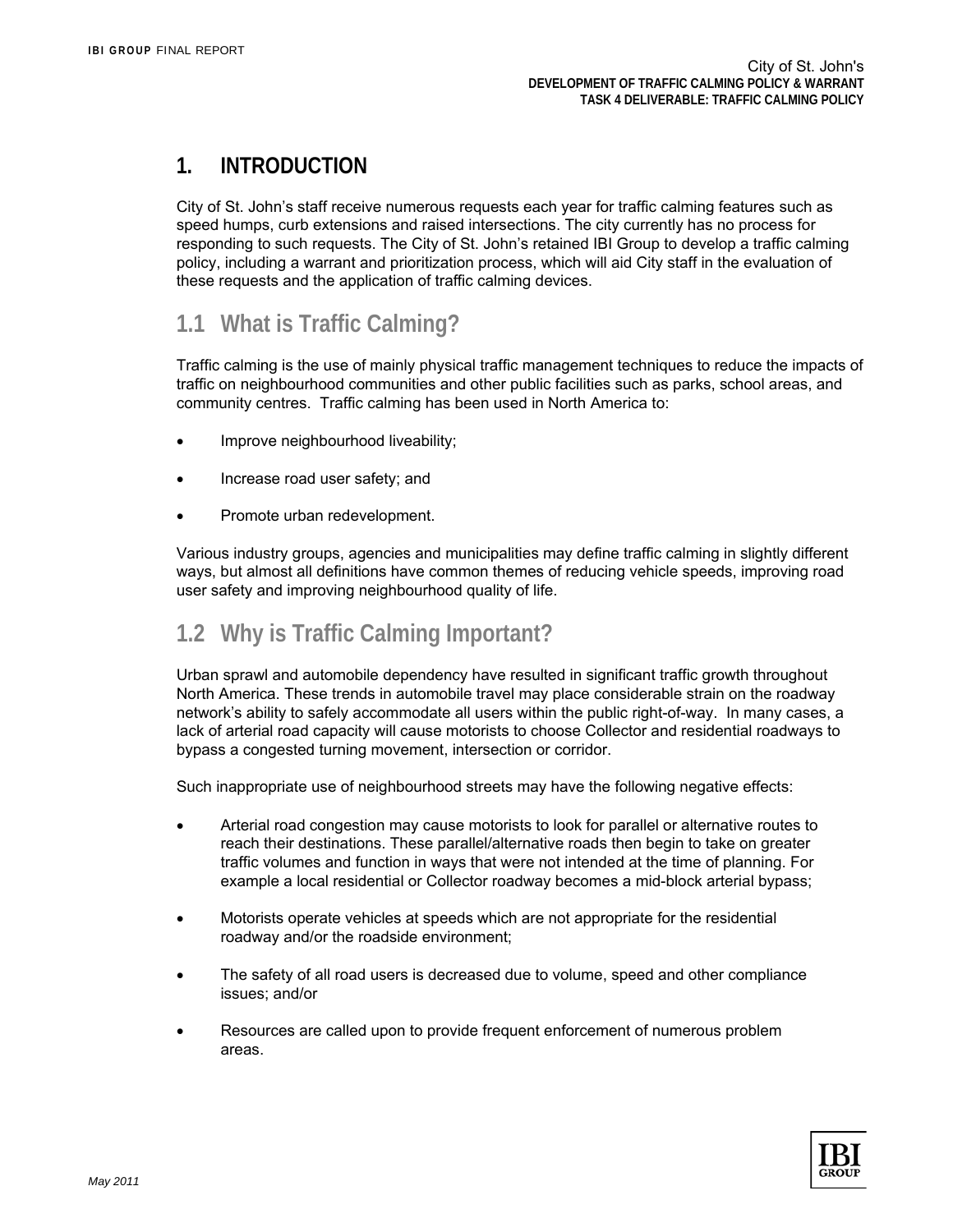In general, the above impacts typically occur in older established neighbourhoods next to busy traffic areas. However, traffic issues may also occur in newer subdivisions depending on the road network and adjacent activities.

One response to these problems is the self-enforcing option of traffic calming devices.

## **1.3 Why is a Traffic Calming Policy Necessary?**

When traffic calming measures are applied without a governing policy, new problems may be created just as old problems are solved. Examples of these potential problems include:

- Traffic may divert into a different neighbourhood;
- Improperly designed measures may need to be removed shortly after installation; or
- Minor problems may be addressed, while a major problem discovered later has no funding available for mitigation.

In light of the above, the City of St. John's traffic calming policy is intended to:

- Provide a standardized process to address concerns regarding speeding and safety concerns;
- Provide this process in a manner that is fair, reasonable, consistent and cost-effective;
- Provide a proactive tool to address concerns before they become complaints;
- Reduce staff workload and duplication of effort when responding to requests;
- Encourage public involvement in the traffic calming activities; and
- Avoid the above mistakes and inconsistencies.

## **1.4 Resources**

#### **1.4.1 CANADIAN GUIDE TO NEIGHBOURHOOD TRAFFIC CALMING**

The *Canadian Guide to Neighbourhood Traffic Calming* is a document developed jointly by the Transportation Association of Canada and the Institute of Transportation Engineers. Since its December 1998 publication, municipalities and consultants throughout Canada and abroad have used the Guide for traffic calming guidance and application. From the foreword of the Guide, its intent is to:

- "Develop a document to assist practitioners;
- Achieve and appropriate level of national standardization;
- Minimize liability; and
- Maximize safety."

To that end, the Guide provides a detailed introduction to traffic calming, discusses community involvement, the applicability and effectiveness of traffic calming, and offers technical guidelines.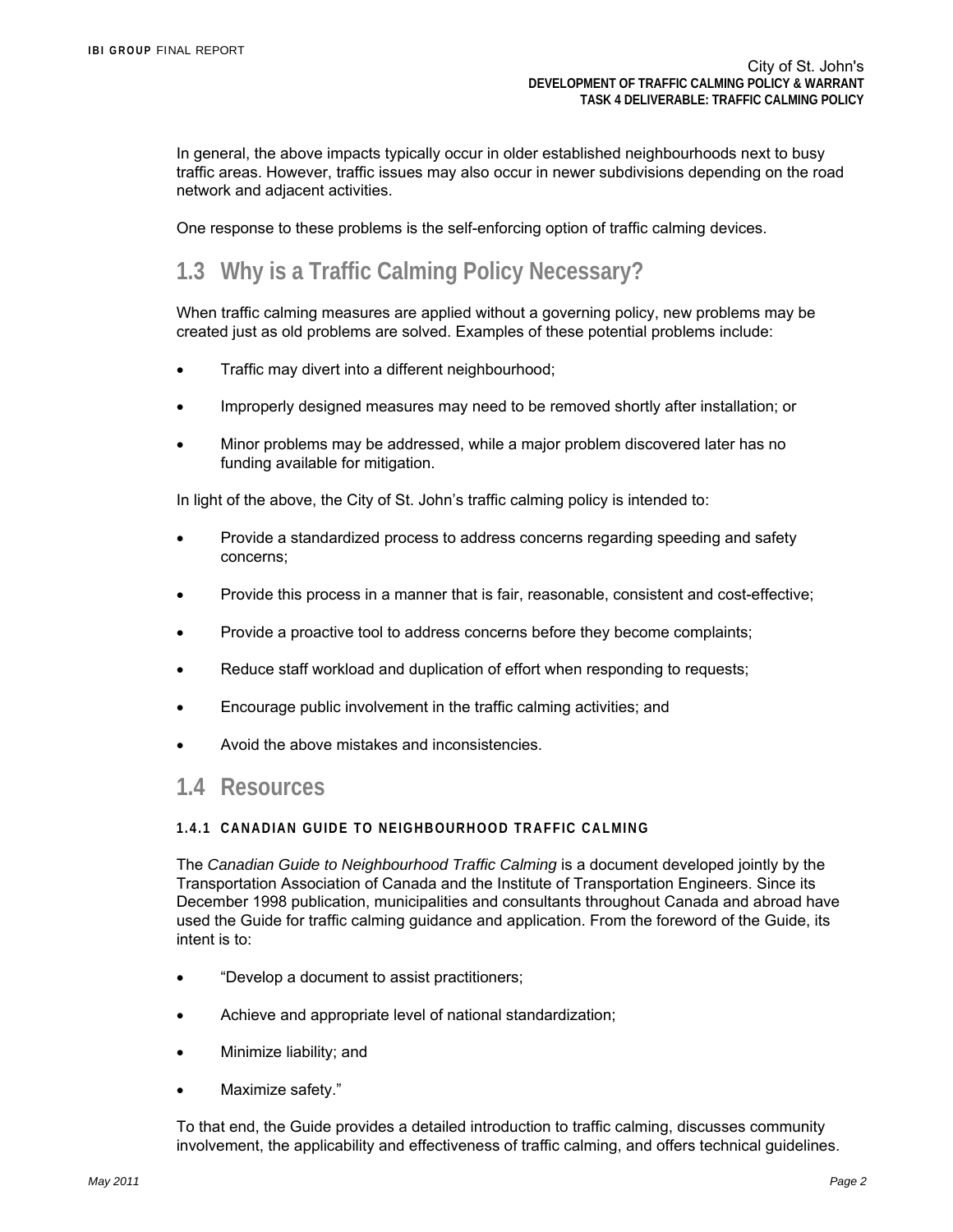Many municipalities have adapted its guidelines to suit their own traffic calming needs and goals. The City of St. John's shall adopt the traffic calming guidelines contained within the Guide, except where it differs from this document and in specific, case-by-case installations where local conditions dictate.

### **1.4.2 U.S. TRAFFIC CALMING MANUAL**

In 2009, APA Planners Press and the American Society of Civil Engineers published the *U.S. Traffic Calming Manual*. The manual, which evolved from a Delaware Department of Transportation design manual, provides engineers and planners with guidance for selecting the right traffic calming measures, design and installation. It also discusses the establishment of traffic calming programs, and how to ensure that the program is standardized, yet still flexible when required.

## **2. TRAFFIC CALMING IN ST. JOHN'S**

## **2.1 Goals and Objectives**

The two primary goals of St. John's traffic calming policy are to improve safety and liveability within the city. When properly designed and implemented, traffic calming measures have the ability to improve safety for all road users, particularly vulnerable users such as pedestrians and cyclists. Safety improvements are directly related to reducing vehicle speeds and mitigating the impacts of driver behaviour on traffic calmed roadways, while liveability may be improved by reducing the negative effects of traffic, such as noise, exhaust emissions and congestion. Many traffic calming features also have a secondary benefit of improving the streetscape through plantings and decorative pavement treatments.

The objective of the policy is to restore traffic calmed roads to their intended functionality and restore motorist behaviour to acceptable and appropriate levels of compliance within the system. Specific objectives for local streets and Collectors include:

- Slower vehicular speeds;
- Fewer, less severe collisions;
- Increased safety for all road users, particularly pedestrians and cyclists;
- Reduced reliance on police enforcement;
- Enhanced roadway environment and streetscape;
- Improved access to all modes of transportation; and
- Reduced 'cut-through' or non-local traffic.

Collectively, these factors determine how 'liveable' a street or community is.

## **2.2 Principles**

This traffic calming policy has been developed to ensure that common principles are applied in a consistent manner for all requests. These principles strive to be consistent with North American jurisdictions that have been at the forefront of traffic calming implementation. Consistent application of this traffic calming policy and the following principles will ensure that St. John's does not repeat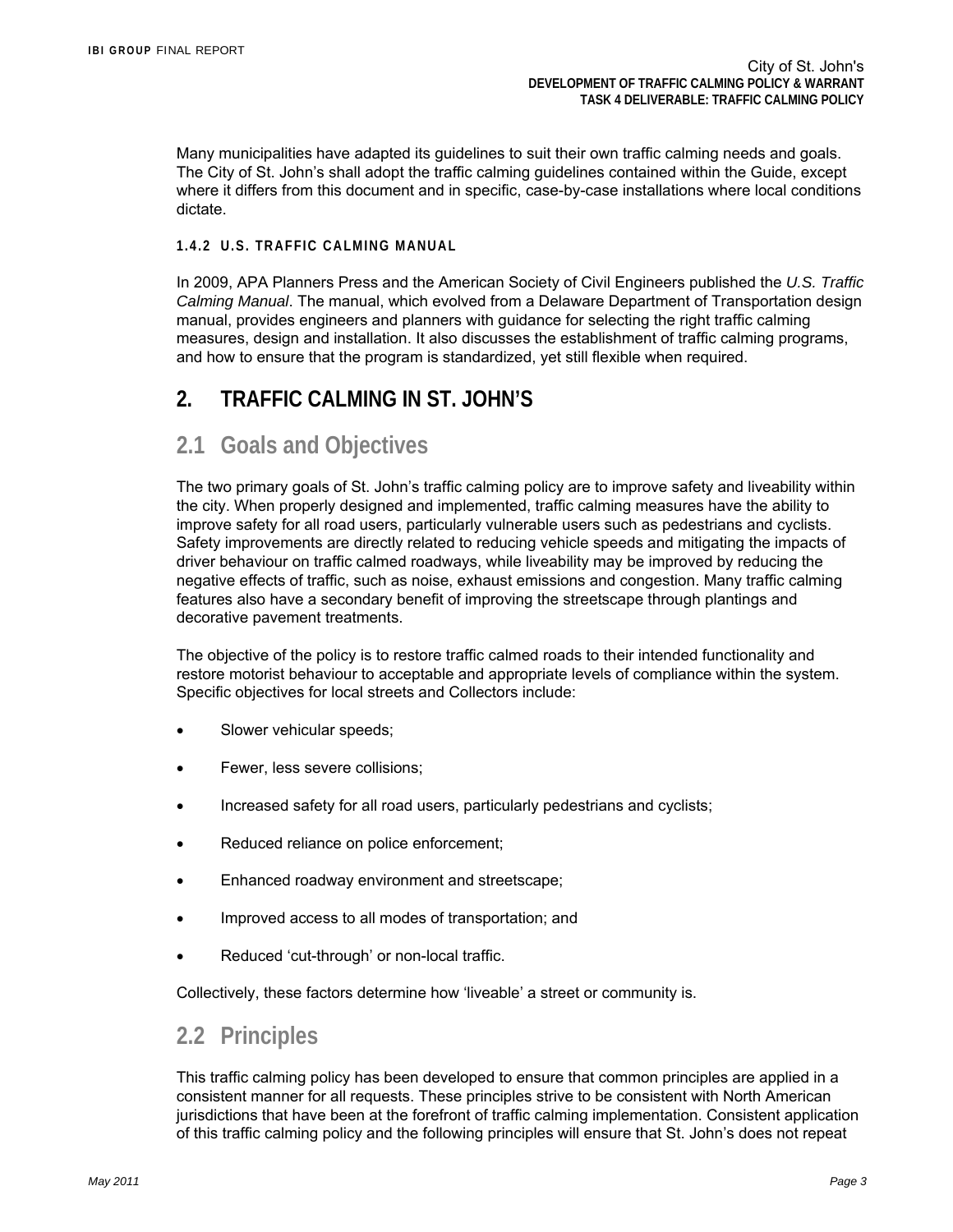the often costly and disruptive mistakes that other jurisdictions have made in the past. These principles are also intended to foster community support to ensure that traffic calming plans meet the needs of those who made the initial request, as well as those of the affected local community.

- **Find out what the community thinks**: Community support may be the single most important principle when considering traffic calming. A citywide traffic calming policy is appropriate for general selection and implementation criteria and requirements, but every neighbourhood has its own unique identity. Given that each community is different, there is a chance that city staff and/or outside consultants will not recognize special attributes or problems that are specific to a particular request, unless the input of all affected parties is requested. Subsequent sections of this document will discuss the public support components and requirements of the policy.
- **Identify the real problem**: It is critical to listen to and consider every issue raised by the community, but care must be taken to separate real problems from those that are perceived. Incorrect assessment may lead to worse problems than before or possibly to the introduction of new problems.
- **Quantify the problem**: How fast is "speeding"? How much traffic is "too much"? Residents are more likely to understand and accept a decision when a fair, equitable and defensible process can be demonstrated. This policy describes a two-step warrant process for quantifying the conditions surrounding traffic calming requests. The process uses traffic volumes, speed and collision data and other neighbourhood characteristics to score and rank a location against other requests throughout the city. This process is designed to ensure that locations with the most severe problems score the highest and receive priority.
- **Consider improvements to the major road network first**: Whenever possible, if a traffic problem at a particular location can be traced with some degree of certainty to a shortcoming of the arterial road network, every effort should be made to address the problem at the source. In some cases, the fix may be as simple as changing the signal timing at an arterial intersection. If it becomes clear that a simple arterial fix is not possible, then it is appropriate to consider what can be done on the lower-order roads.
- **Use self-enforcing measures**: Sufficient police presence does not exist to enforce every speed limit or stop sign throughout the city, particularly during peak traffic periods. Traffic calming measures are designed to be self-enforcing. Vehicles must slow down over speed humps, and more restrictive measures like diverters or partial closures prevent unwanted movements more effectively than turn restriction signs.
- **Start with the least restrictive measures**: The residents of a street or community must live with the implemented traffic calming solution. Restrictive devices such as full or partial closures should only be implemented with strong levels of community support, and only when it can be proven that other measures are unlikely to achieve desired results.
- **Do not impact cyclists or pedestrians**: Traffic calming should improve safety for all road users, but its application should not negatively impact pedestrians and cyclists. Some traffic calming measures may in fact make it more difficult for pedestrians and cyclists to navigate a neighbourhood, and such impacts should be considered equally as important as those to cars and trucks.
- **Temporary Measures**: In some cases it may not be clear exactly what needs to be done to address a particular request. For example, it might not have been clear until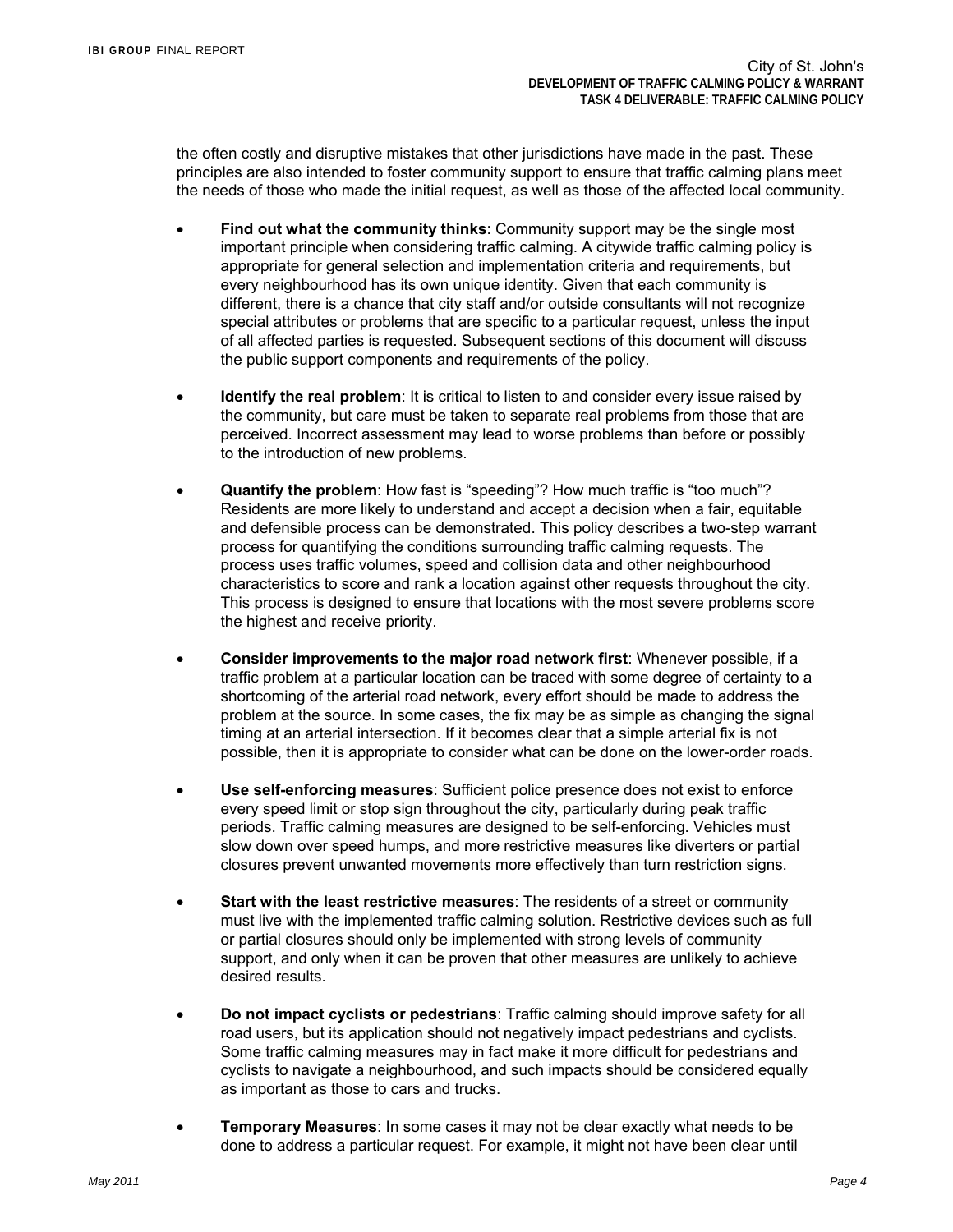after implementation that a traffic problem would shift to an adjacent street. Many traffic calming measures can be installed on a temporary basis and monitored for performance. It is less expensive to remove a temporary device than a permanent device if it becomes necessary, and it demonstrates a willingness of the City to follow through with its commitment to address a problem to completion.

 **Implementation does not mean completion**: Conditions must be monitored to determine if the traffic calming devices fully addressed the problem. Postimplementation data collection is equally important as pre-implementation.

## **2.3 Application**

This traffic calming policy is designed for application to Local Roads and Collectors only. The logic behind the decision to limit the application of the traffic calming policy is based on the function of higher order Arterials to move large volumes of people and goods throughout St. John's and beyond, and the understanding that and restrictive measures taken on Arterials are likely to shift traffic onto lower-order roads and into neighbourhoods.

Application limitations exist within the accepted classifications, as follows:

- **Posted Speed Limit**: traffic calming shall only be applied to roads with posted speeds of 50 km/h or below. Roads posted at 60 km/h or greater may be candidates for greater police enforcement or changes to design in order to reduce speeding or collisions;
- **Grade**: Traffic calming shall not be permitted if the grade of the subject segment of roadway is equal to or greater than 8%, due to the fact that traffic calming devices implemented on steep grades may cause safety concerns, particularly during winter;
- **Transit and Emergency Routes**: Traffic calming devices shall be permitted on Local Roads or Collectors that serve as transit routes or emergency routes. However, since vertical traffic calming measures such as speed humps and raised crosswalks increase emergency vehicle response times, create uncomfortable rides for transit passengers and potentially increase the maintenance required to keep these vehicles operational, such devices shall be limited to horizontal measures and signing only;
- **Urbanized vs. Rural Areas**: traffic calming is typically applied only to roads in urban areas, and not in rural or agricultural areas. Speed reduction on rural roads presents specific challenges that may be better served through increased enforcement or possibly changes to the road's design;
- **Cross Section**: Roads with rural cross-sections within urbanized areas should be given the same traffic calming consideration as those with urban cross-sections; however, the available options are limited due to the absence of a curb and gutter system. Horizontal deflection treatments such as median islands, traffic circles and lane narrowing shall be considered appropriate for all rural cross-sections, while vertical traffic calming measures may be appropriate on a case-by-case basis and in accordance with the remainder of the traffic policy; and
- **New Developments**: while this policy is designed for existing roads, new developments should be required to follow its principles so that proactive measures can be applied before traffic problems manifest themselves.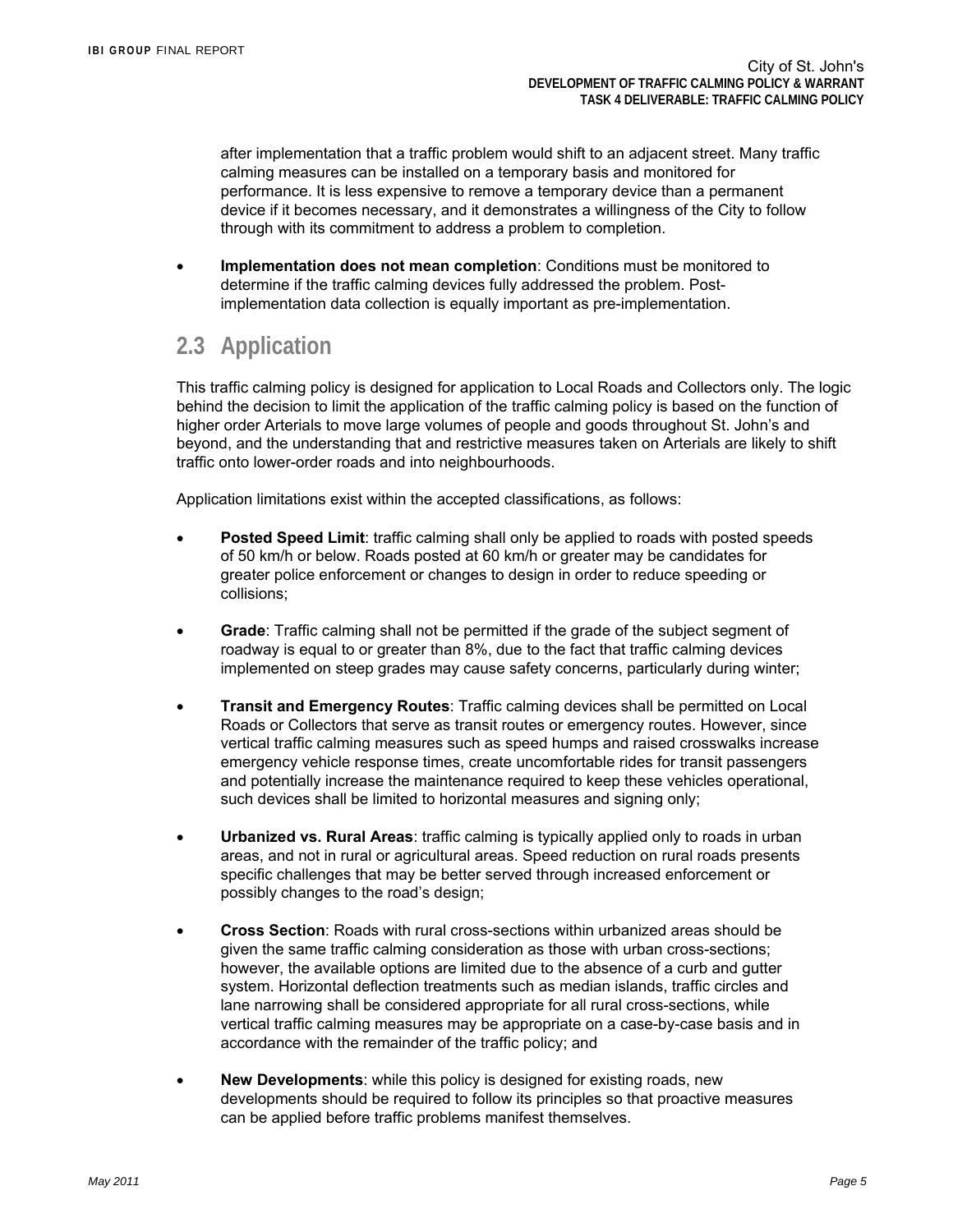## **3. TRAFFIC CALMING PLANNING PROCESS**

The following sections describe a six-step process for the implementation of traffic calming measures on City roads, beginning with a request for traffic calming and ending with design, approval and implementation. **Appendix A** contains a flowchart of the entire framework, and the relevant sections of the flowchart are included within each step.

## **3.1 Step 1: Request for Traffic Calming**

Requests for traffic calming may come from City residents, business owners, or schools and shall be submitted in writing or be approved for screening by the Police and Traffic Committee. Identification of potential locations may also come from on-going staff reviews. Traffic Division staff shall be responsible for the review of all requests.

**Exhibit 3-1** describes the request process. In the case of a request from the public, a formal request in writing is required. City staff shall then respond in writing to inform the applicant that a Traffic Review will be initiated, described in **Sections 3.2** and **3.3**.



Review

## **Exhibit 3-1: Step 1: Request for Traffic Calming**

Some jurisdictions incorporate a public support requirement at this stage. At this point, the City would circulate a petition to affected residents. The petition would require a specific response rate from affected residents, with a specific percentage of support.

Through experience with other jurisdictions, it was determined that it is generally not desirable to conduct a resident poll prior to the detailed review of data. It is possible that residents would sign an initial petition, which would only serve to raise expectations of traffic calming. Alternatively, residents may not respond if they are not familiar with the purpose or origin of the request. As such, this approach was removed from consideration, and the simplified initiation process shown in **Exhibit 3-1** was carried forward for the policy.

## **3.2 Step 2: Traffic Calming Screening Process**

Step 2 in the process is an initial screening undertaken by City staff. Different screening criteria are established for Local Roads and Collectors, and a combination of these requirements must be satisfied for a site to be eligible for traffic calming. **Exhibit 3-2** defines the screening criteria and associated thresholds.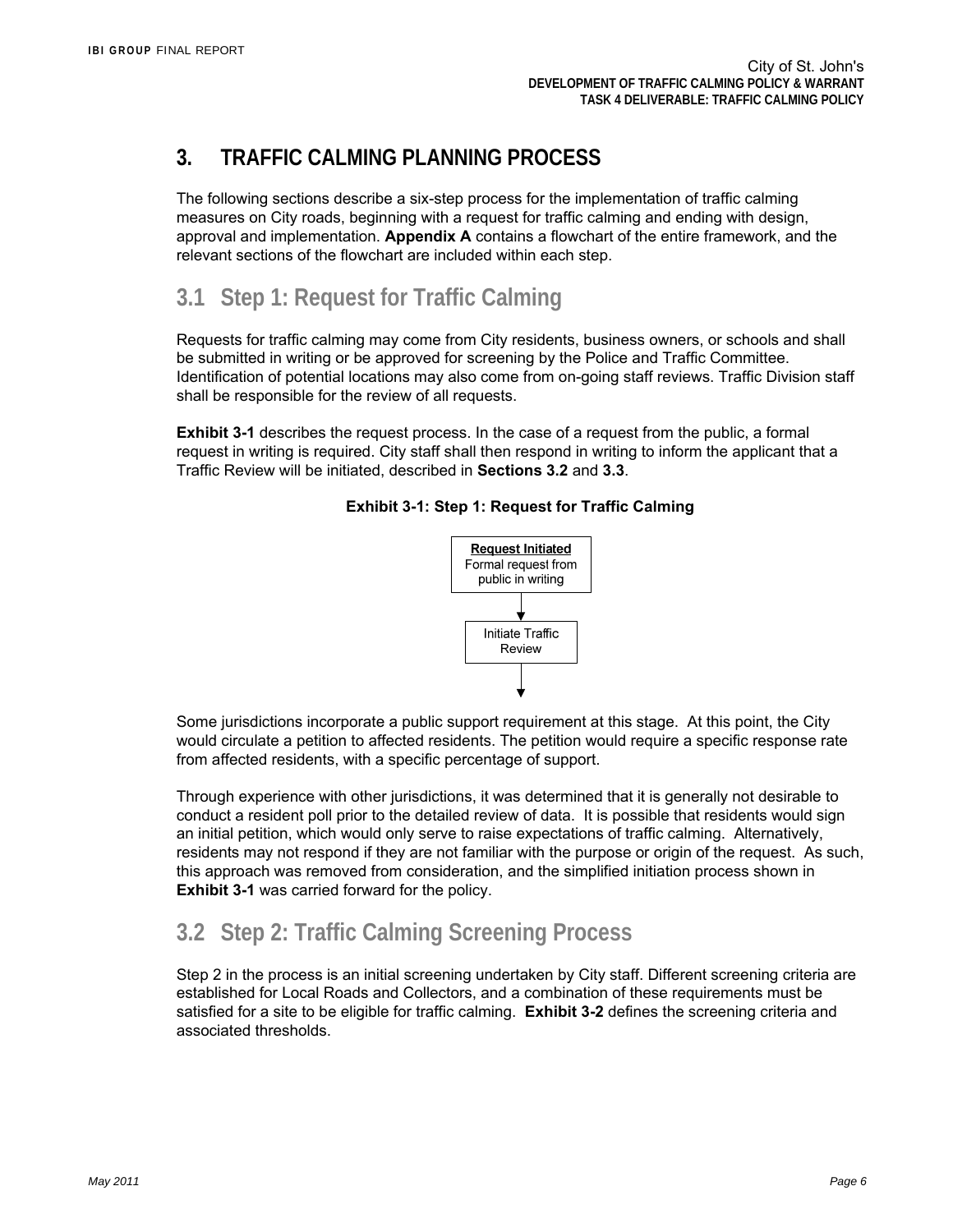| <b>Threshold</b><br><b>Criteria</b> |                              |                                          | <b>Notes</b>                                                                                                                                                           |  |  |
|-------------------------------------|------------------------------|------------------------------------------|------------------------------------------------------------------------------------------------------------------------------------------------------------------------|--|--|
|                                     | <b>Local Road</b>            | <b>Collector</b>                         |                                                                                                                                                                        |  |  |
| Grade                               | $< 8\%$                      |                                          | If the grade is equal to or greater than 8%, traffic<br>calming is not permitted                                                                                       |  |  |
| Volume                              | $\geq 900$ vpd               | $\geq 3,000$ vpd                         | Two-way ADT volume                                                                                                                                                     |  |  |
| Speed                               | $\geq$ posted<br>speed limit | $\geq$ posted<br>speed limit +<br>5 km/h | 85 <sup>th</sup> percentile speed                                                                                                                                      |  |  |
| Non-Local<br>Traffic                | $\geq 30\%$                  | N/A                                      | 'Cut-through traffic.' This component only applies to<br>Local Roads, although Collectors will receive points<br>for non-local traffic in the scoring and ranking step |  |  |

### **Exhibit 3-2: Step 2: Screening Criteria and Thresholds**

The screening can be summarized as follows:

- **Grade:** if the grade of the roadway is equal to or greater than the maximum threshold of 8%, then traffic calming is not permitted on the roadway at all. This is consistent with other jurisdictions and is due to the fact that traffic calming devices implemented on steep grades could cause safety concerns, especially in poor weather.
- **Speed, Volume and Non-Local Traffic:** 
	- On **Local Roads**, at least two of these must meet the minimum threshold for further traffic calming consideration. City of St. John's staff have given direction that if volumes are low enough, a higher percentage of non-local traffic should be accepted. However, once speeds reach a certain threshold, traffic calming should be at least considered regardless of volume. Similar rationale applies to the conditions of speed + volume and volume + non-local traffic; and
	- On **Collectors**, only the combination of speed + volume will cause a candidate site to pass the initial screening. Given the geography and existing roadway network of St. John's, city staff are less concerned with non-local traffic on Collectors.

It is recognized that there may be roads that only meet one of the criteria for speed, volume and non-local traffic, and therefore do not qualify for traffic calming under the formal warrant process. For these roads, it may be appropriate to implement other solutions, such as changes to signing or additional speed enforcement. Rural roads often fall into this category, and changes to the road design outside of the traffic calming process may also be warranted in some situations.

**Exhibit 3-3** graphically represents the screening process, while **Exhibit 3-4** and **Exhibit 3-5** show the possible scenarios that can arise from application of this screening process for Local Roads and Collectors, respectively.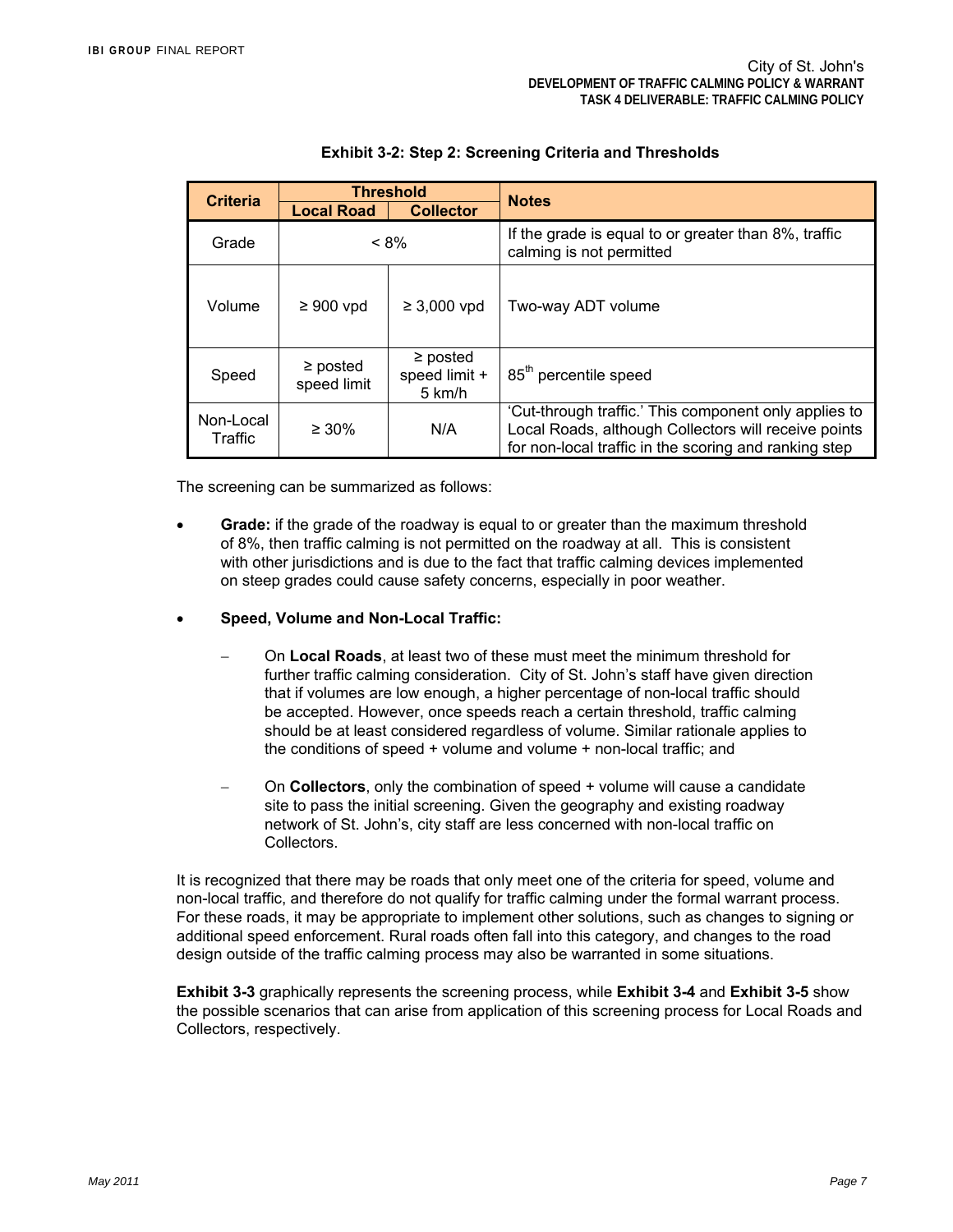

### **Exhibit 3-3: Step 2: Screening Process**

| <b>Exhibit 3-4: Possible Screening Scenarios - Local Roads</b> |  |
|----------------------------------------------------------------|--|
|----------------------------------------------------------------|--|

| <b>Scenario</b> | Grade      | <b>Speed</b> | <b>Non-Local</b> | <b>Volume</b> | <b>Result</b>                    |  |  |
|-----------------|------------|--------------|------------------|---------------|----------------------------------|--|--|
|                 | $\geq$ Max | Any          | Any              | Any           | Not eligible for traffic calming |  |  |
| 2               | $<$ Max    | $\geq$ Min   | $\geq$ Min       | $\geq$ Min    | Eligible; continue evaluation    |  |  |
| 3               | $<$ Max    | $\geq$ Min   | < Min            | $\geq$ Min    | Eligible; continue evaluation    |  |  |
| 4               | < Max      | $<$ Min      | $\geq$ Min       | $\geq$ Min    | Eligible; continue evaluation    |  |  |
| 5               | < Max      | $\geq$ Min   | $\geq$ Min       | $<$ Min       | Eligible; continue evaluation    |  |  |
| 6               | < Max      | $\geq$ Min   | < Min            | $<$ Min       | Not eligible for traffic calming |  |  |
| 7               | < Max      | $<$ Min      | $\geq$ Min       | $<$ Min       | Not eligible for traffic calming |  |  |
| 8               | < Max      | $<$ Min      | < Min            | $\geq$ Min    | Not eligible for traffic calming |  |  |
| 9               | < Max      | $<$ Min      | < Min            | $<$ Min       | Not eligible for traffic calming |  |  |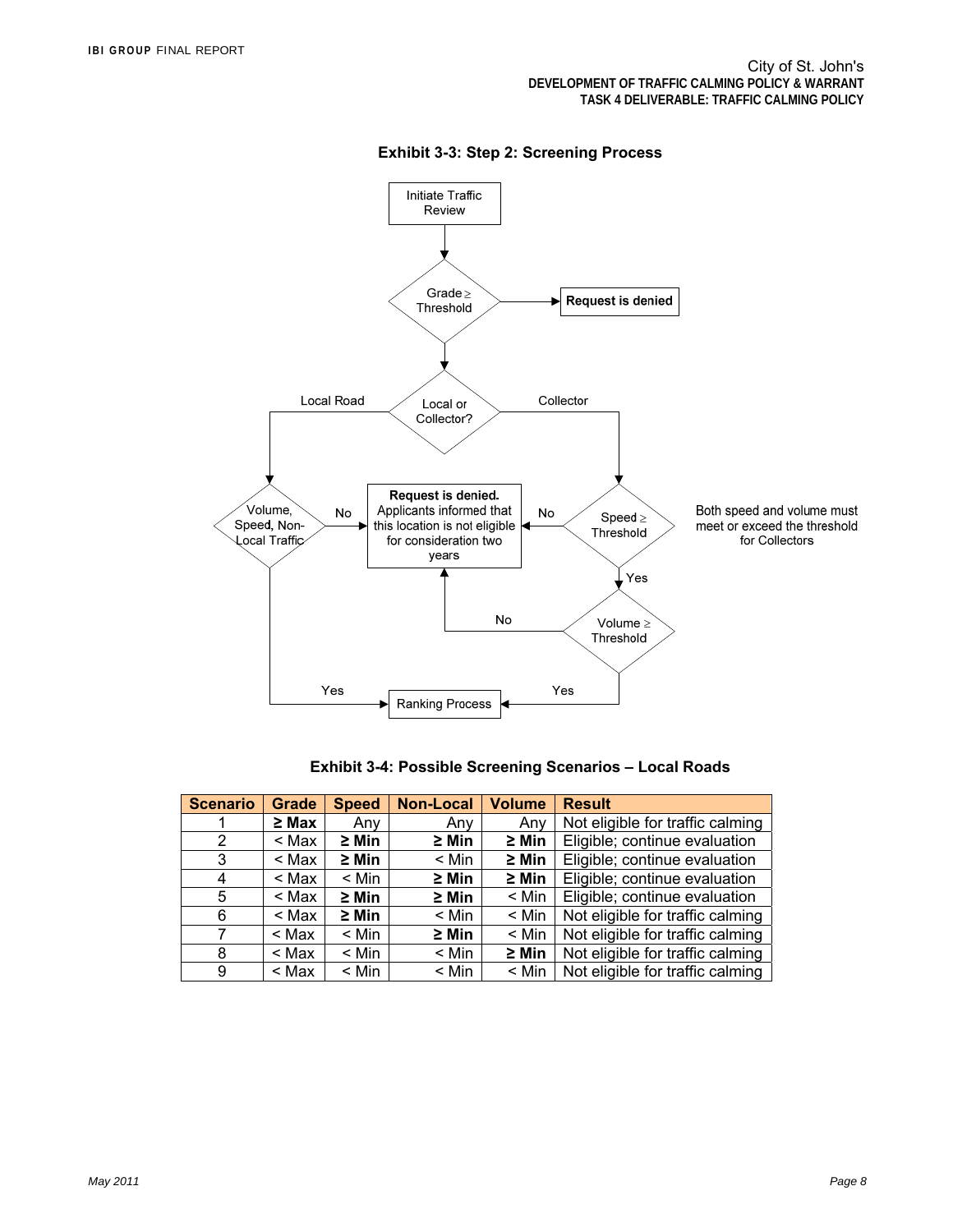| <b>Scenario</b> | <b>Grade</b> | <b>Speed</b> | <b>Volume</b><br><b>Result</b>                 |                                  |
|-----------------|--------------|--------------|------------------------------------------------|----------------------------------|
|                 | $\geq$ Max   | Any          | Not eligible for traffic calming<br>Anv        |                                  |
| 2               | $<$ Max      | $\geq$ Min   | $\geq$ Min<br>Eligible; continue evaluation    |                                  |
| 3               | $<$ Max      | $\geq$ Min   | $<$ Min<br>Not eligible for traffic calming    |                                  |
| 4               | $<$ Max      | $<$ Min      | $\geq$ Min<br>Not eligible for traffic calming |                                  |
| 5               | $<$ Max      | $<$ Min      | $<$ Min                                        | Not eligible for traffic calming |

### **Exhibit 3-5: Possible Screening Scenarios – Collectors**

## **3.3 Step 3: Scoring and Ranking**

Sites that pass the initial screening are then ranked against each other in the next step of the process. The evaluation, scoring and ranking process incorporates 11 criteria with appropriate weighting applied to each. Each eligible traffic calming request is awarded points based on its score for each factor, with a maximum score of 100 points.

Based on an objective analysis of the evaluation scoring, a score of 30 points has been established as a minimum threshold to qualify for traffic calming consideration.

## **3.3.1 SCORING**

A separate evaluation of Local Roads and Collectors is recommended due to the intended function of each road classification, including transit service and emergency services needs. **Exhibit 3-6** and **Exhibit 3-7** show the scoring for Local Roads and Collectors, respectively.

| <b>Factor</b>                                           | <b>Point Criteria</b>                                                                                       | <b>Maximum</b><br><b>Points</b> |
|---------------------------------------------------------|-------------------------------------------------------------------------------------------------------------|---------------------------------|
| <b>Collision History</b>                                | 2 points for each collision in the past three years<br>involving vulnerable road users, to max of 20        | 10                              |
| <b>Traffic Volumes</b>                                  | 1 point for every 50 vehicles above 900, max 25                                                             | 25                              |
| <b>Traffic Speeds</b>                                   | 1 point for each km/h above posted speed, max 20                                                            | 20                              |
| Non-Local Traffic                                       | 3 points for each 10% of non-local above 30%, to a<br>maximum of 15 (reached at 70% non-local traffic)      | 15                              |
| <b>Pedestrian Generators</b>                            | 5 points for each high school, park, community centre or<br>senior facility within study area, to max of 10 | 10                              |
| 5 points if no sidewalk<br><b>Pedestrian Facilities</b> |                                                                                                             | 5                               |
| Schools and Safe<br>Routes to School                    | 5 points if there is an elementary school or Safe Route to<br>School within the study area                  | 5                               |
| <b>Bicycle Concerns</b>                                 | 5 points if the road is an existing or planned cycle route                                                  | 5                               |
| <b>Transit Services and</b><br>Routes                   | -2 points if existing or planned transit route                                                              | $\Omega$                        |
| <b>Block Length</b>                                     | 1 point for each 50m increment if greater than 100m, to<br>max of 10                                        | 5                               |
|                                                         |                                                                                                             | 100                             |

### **Exhibit 3-6: Step 3: Recommended Scoring: Local Roads**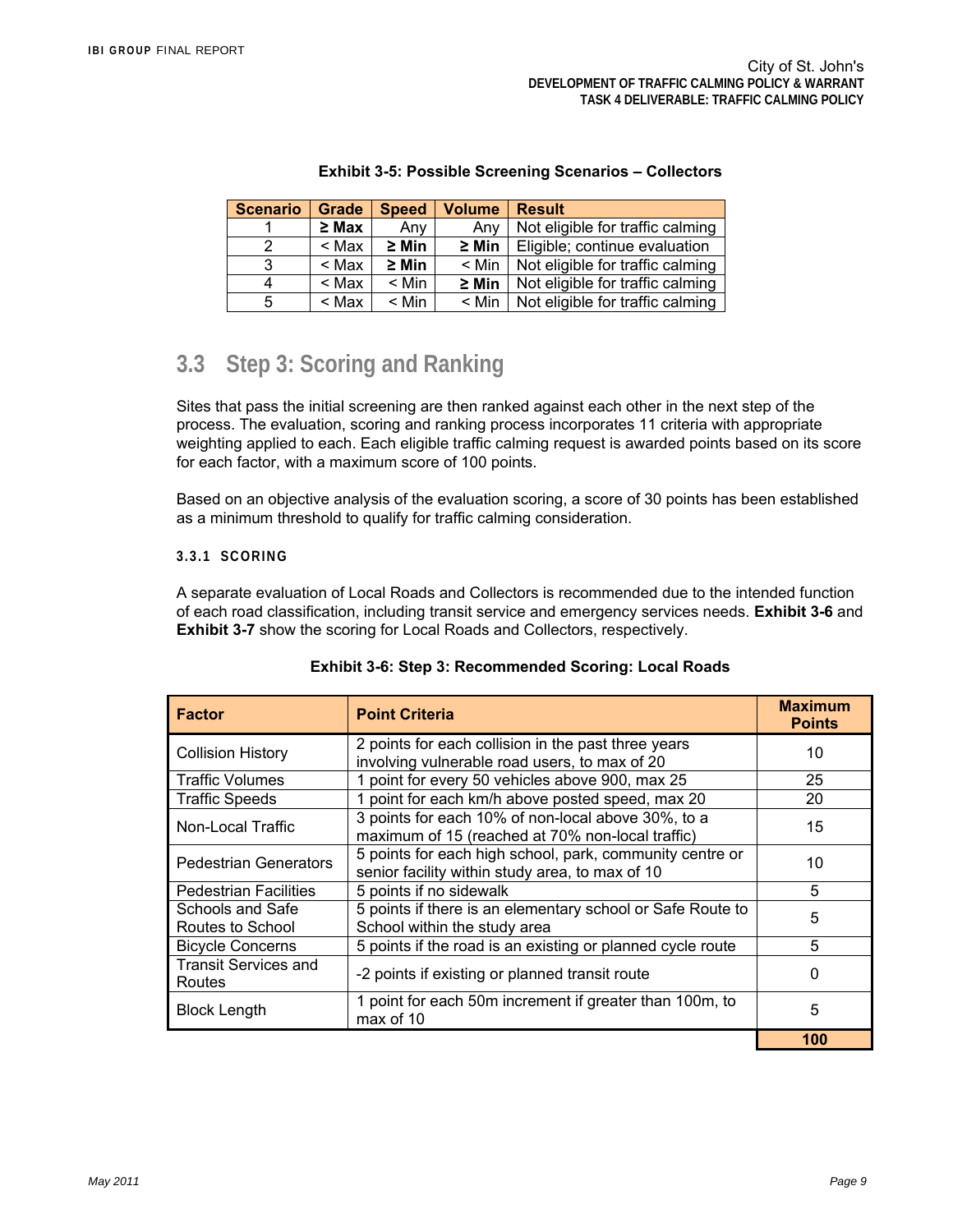| <b>Factor</b>                                                                               | <b>Point Criteria</b>                                                                                          | <b>Maximum</b><br><b>Points</b> |
|---------------------------------------------------------------------------------------------|----------------------------------------------------------------------------------------------------------------|---------------------------------|
| <b>Collision History</b>                                                                    | 1 points for each collision in the past three years<br>involving vulnerable road users, to max of 5            | 5                               |
| <b>Traffic Volumes</b>                                                                      | 1 point for every 100 vehicles above 3,000, max 25                                                             | 25                              |
| <b>Traffic Speeds</b>                                                                       | 1 point for each km/h above threshold (posted speed + 5<br>km/h), max 25                                       | 25                              |
| Non-Local Traffic                                                                           | 2 points for each 10% of non-local traffic above 30%, to a<br>maximum of 10 (reached at 70% non-local traffic) | 10                              |
| <b>Pedestrian Generators</b>                                                                | 5 points for each high school, park, community centre or<br>senior facility within study area, to max of 10    | 10                              |
| <b>Pedestrian Facilities</b>                                                                | 10 if no sidewalks, 5 if only on one side                                                                      | 10                              |
| Schools and Safe<br>Routes to School                                                        | 5 points if there is an elementary school or Safe Route to<br>School within the study area                     | 5                               |
| <b>Bicycle Concerns</b>                                                                     | 5 points if the road is an existing or planned cycle route                                                     | 5                               |
| <b>Transit Services and</b><br>Routes                                                       | -4 points if existing or planned transit route                                                                 | $\Omega$                        |
| 1 point for each 50m increment if greater than 100m, to<br><b>Block Length</b><br>max of 10 |                                                                                                                | 5                               |
|                                                                                             |                                                                                                                | 100                             |

### **Exhibit 3-7: Step 3: Recommended Scoring: Collectors**

### **3.3.2 EMERGENCY AND TRANSIT ROUTES**

Traffic calming devices are often considered to be a hindrance for emergency vehicles and buses. The scoring system developed for St. John's recognizes this concern and scores potential sites accordingly. Under this scoring system, if a particular road is not an emergency or transit route, it receives zero points in each category, i.e. the maximum. The presence of one or more of these routes would therefore subtract points from the overall score. The scoring also reflects that these routes are more likely to be present on Collectors than on Local Roads, and subtracts more points for Collectors. Further considerations of the impacts of traffic calming devices on emergency and transit vehicles are addressed in the policy document, in a step of the framework guiding the selection of measures.

#### **3.3.3 NON-LOCAL TRAFFIC**

It is also understood that determining the percentage of non-local traffic within a study area may be a costly and time-consuming process. The City may not have the resources to conduct a full survey and may be required to estimate the percentage of cut-through traffic. As a result, the scoring for non-local traffic falls into 'bins' of 10 percent each. The following list contains four recommendations of how non-local traffic may be recorded or estimated, beginning with the method requiring least effort. Each alternative requires that the City determine an appropriate 'local' area prior to estimation.

1. Apply the following formula:

| Local Road Non- Local Traffic Percentage = $1 - \left(\frac{900}{ADT}\right)^2$ |                                      |
|---------------------------------------------------------------------------------|--------------------------------------|
| Collector Non-Local Traffic Percentage =                                        | $1 - \left(\frac{3,000}{ADT}\right)$ |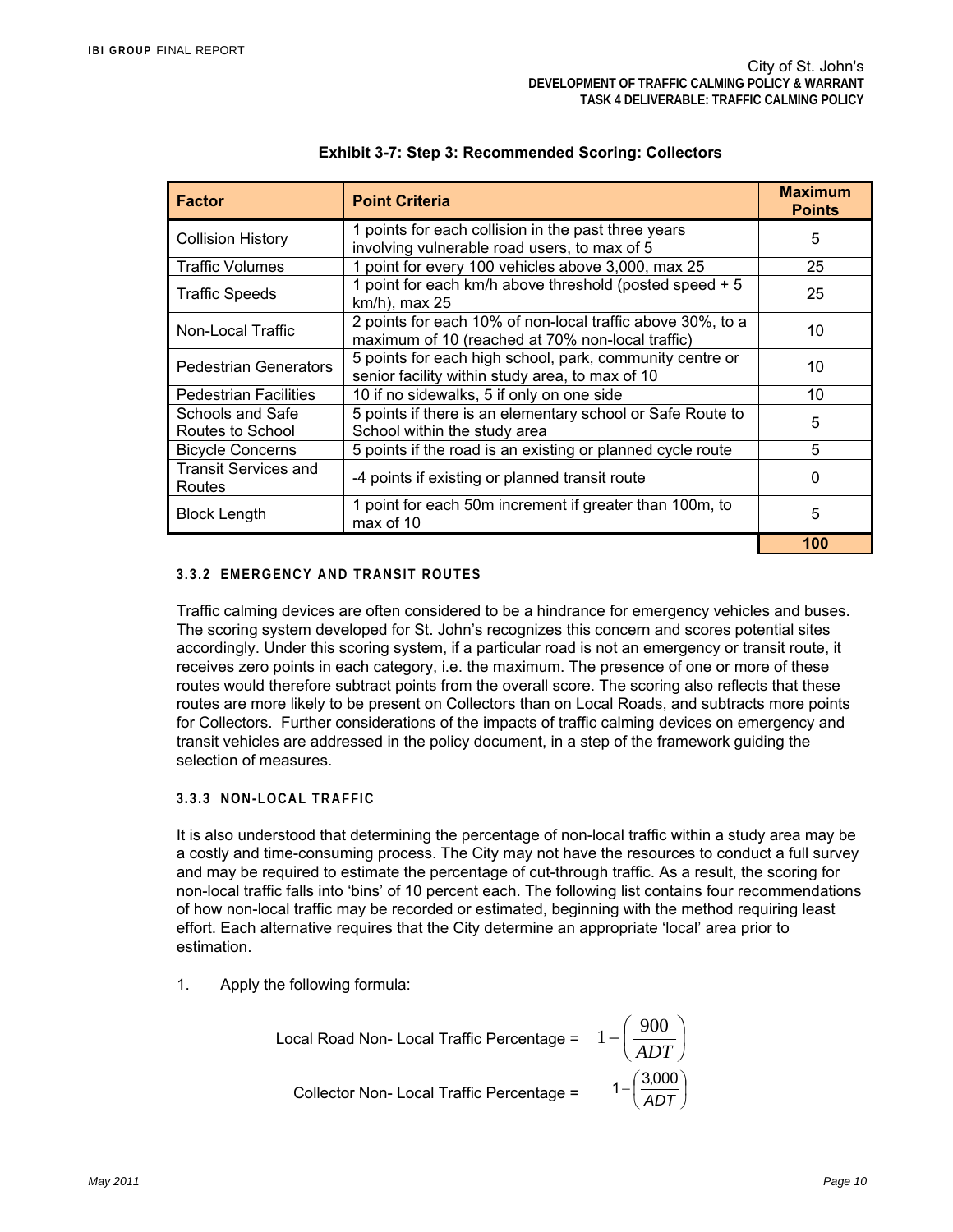This formula implies that a Local Road with an ADT less than 900 vehicles has a low potential for cut-through traffic, as does a Collector with an ADT of less than 3,000 vehicles;

2. Apply the following formula:

Non-Local Traffic Percentage =  $\frac{\mathsf{ADT} - (\mathsf{10} \times \mathsf{[number\:of} \; \mathsf{homes} \; \mathsf{on} \; \mathsf{the} \; \mathsf{block}])}{\mathsf{ADT}}$ 

This formula implies that each home generates ten daily trips per day, which is roughly consistent with ITE trip generation estimates. For a neighbourhood study (as opposed to a single street), this method can be used to estimate cut-through traffic on representative blocks of the affected streets;

- 3. Determine the daily or peak hour trip generation potential of the local area based on its land uses and compare it to recorded ADT or peak hour traffic counts. This approach is similar to #2, but can be used in areas that include schools and parks, for example;
- 4. Conduct a full origin-destination study at all entry and exit points of the local area. Match the license plates of entering and exiting vehicles to determine the percentage of vehicles that pass through the entire local area compared to those that begin or end their trips within. This approach is the most accurate of the four approaches but is only recommended if staff/budget resources are available.
- **3.3.4 DETERMINING THE 'LOCAL AREA'**

For a Local Road, the local area should be comprised of the Local Road, at a minimum; while for a Collector, the local area may be defined as the section of the roadway that connects the nearest higher-order roads, as well as the other intersecting roadways.

## **3.4 Step 4: Traffic Calming Toolbox**

Some jurisdictions throughout North America use an approach where the final score awarded from the warrant evaluation is applied to a 'toolbox' of traffic calming measures. Higher-ranking requests may be flagged for physical traffic calming measures, while lower-ranking requests would be restricted to less intrusive forms such as signing. This method is advantageous in that it does not dismiss the lower ranking request that may be accommodated through low cost and low maintenance traffic calming features.

Given that each road and surrounding neighbourhood is unique and presents individual characteristics, the toolbox approach of identifying traffic calming measures can be used as a guideline for the various types of traffic calming measures that may be applied to a particular case. An initial staff review of all outstanding requests is recommended at this point, before a public support component is implemented for selected projects. (Data collection for subsequent requests should be carried out on a semi-annual basis with the screening and evaluation process carried out at least once per year.)



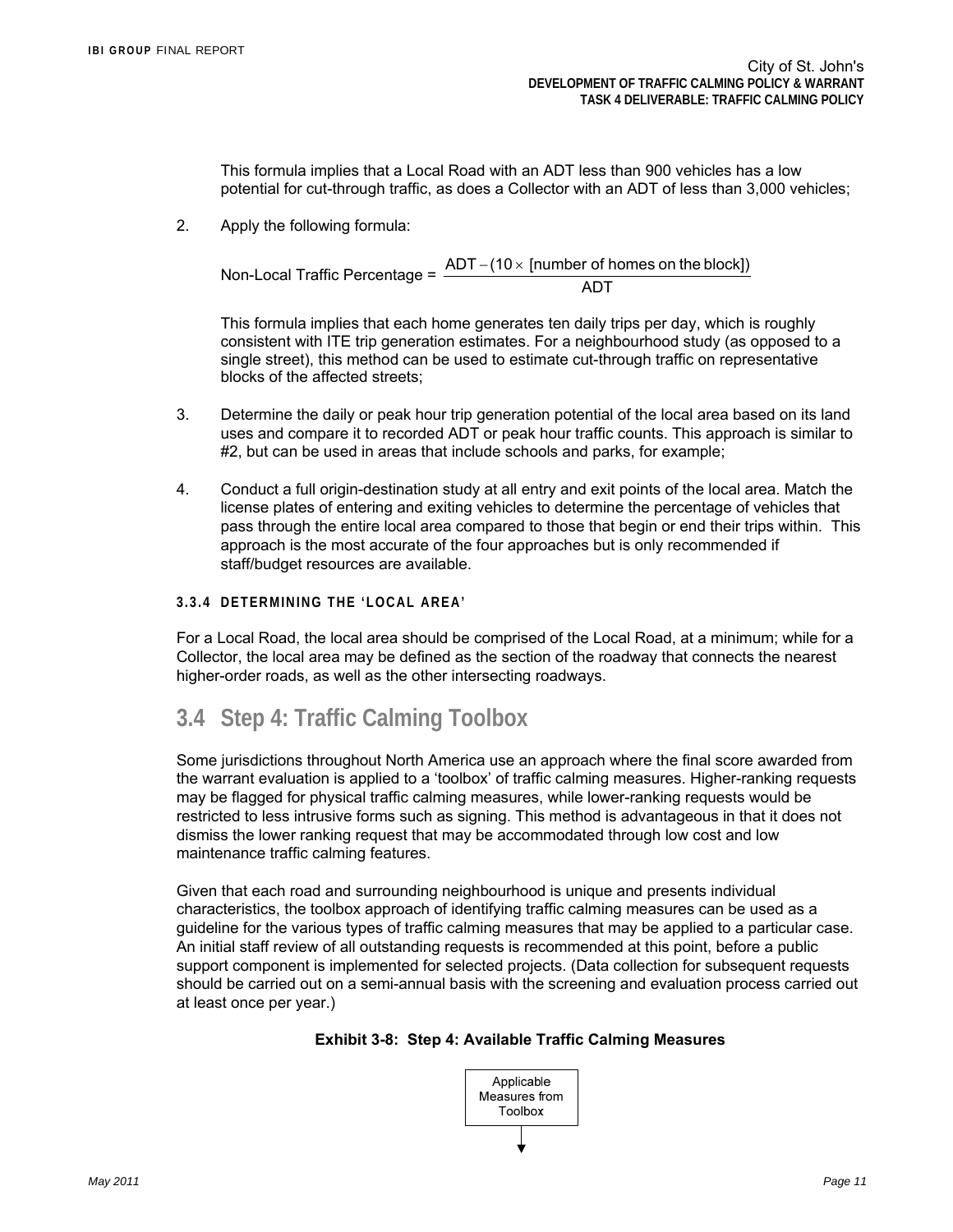**Exhibit 3-9** shows the recommended toolbox for the City of St. John's. This toolbox identifies a variety of traffic calming devices, as well as signage often used for traffic calming purposes. Care should be taken in the application of any measures marked with  $\blacklozenge$ , particularly in the case of designated emergency or transit routes. As well, vertical deflection measures are not permitted for application on existing or planned transit routes, or designated emergency routes. **Appendix B** provides information on the applicability and implications of each measure.

| <b>Measures</b>                        |                                                                                                   | <b>Local</b><br><b>Road</b> | Low-<br><b>Volume</b><br><b>Collector</b> | <b>Other</b><br><b>Collector</b> |
|----------------------------------------|---------------------------------------------------------------------------------------------------|-----------------------------|-------------------------------------------|----------------------------------|
| <b>Horizontal</b><br><b>Deflection</b> | <b>Curb Extension</b>                                                                             | ✔                           | ✔                                         | ✔                                |
|                                        | Traffic Circle / Mini Roundabout                                                                  | ✔                           | $\blacktriangledown$                      |                                  |
|                                        | Raised Median Island                                                                              | ✔                           | $\blacktriangledown$                      |                                  |
|                                        | <b>Corner Radius Reduction</b>                                                                    | $\blacktriangledown$        | $\blacktriangledown$                      | $\blacktriangleright$            |
|                                        | Chicane, 1-Lane                                                                                   | ✔                           | X                                         | X                                |
|                                        | On-Street Parking                                                                                 | ✔                           |                                           |                                  |
|                                        |                                                                                                   |                             |                                           |                                  |
| <b>Vertical Deflection</b>             | Speed Hump / Table                                                                                | $\blacktriangledown$        |                                           |                                  |
|                                        | <b>Speed Cushion</b>                                                                              | X                           |                                           |                                  |
|                                        | <b>Raised Crosswalk</b>                                                                           | $\checkmark$                |                                           |                                  |
|                                        | Raised Intersection                                                                               |                             | X                                         | $\frac{\mathsf{x}}{\mathsf{x}}$  |
|                                        |                                                                                                   |                             |                                           |                                  |
| <b>Obstruction /</b><br><b>Closure</b> | <b>Directional Closure</b>                                                                        | ✔                           |                                           | X                                |
|                                        | Right-In/Right-Out Island                                                                         | $\blacktriangledown$        |                                           | X                                |
|                                        | Raised Median                                                                                     | ✔                           | $\blacktriangledown$                      | <u>X</u>                         |
|                                        | <b>Intersection Channelization</b>                                                                | ✔                           | ✔                                         |                                  |
|                                        | <b>Full Closure</b>                                                                               |                             | $\boldsymbol{\mathsf{x}}$                 | X                                |
|                                        |                                                                                                   |                             |                                           |                                  |
| Signage<br>(when                       | Traffic-Calmed Neighbourhood                                                                      | ✔                           | ✔                                         |                                  |
| primarily                              | <b>Turn Prohibited</b>                                                                            |                             |                                           |                                  |
| application<br>is traffic calming)     | <b>Through Traffic Prohibited</b>                                                                 |                             |                                           |                                  |
|                                        | One Way                                                                                           |                             |                                           | X                                |
|                                        | Warning signs (playground, school, etc)                                                           |                             |                                           |                                  |
|                                        | Maximum Speed (only when used in<br>conjunction with physical measures)                           |                             |                                           |                                  |
|                                        | Yield                                                                                             | X                           | X                                         | X                                |
|                                        | Stop                                                                                              | X                           | X                                         | X                                |
|                                        | = Appropriate Measures $\blacklozenge$ = Use with Caution $\blacktriangleright$ = Not Recommended |                             |                                           |                                  |

## **Exhibit 3-9: Step 4: Traffic Calming Toolbox**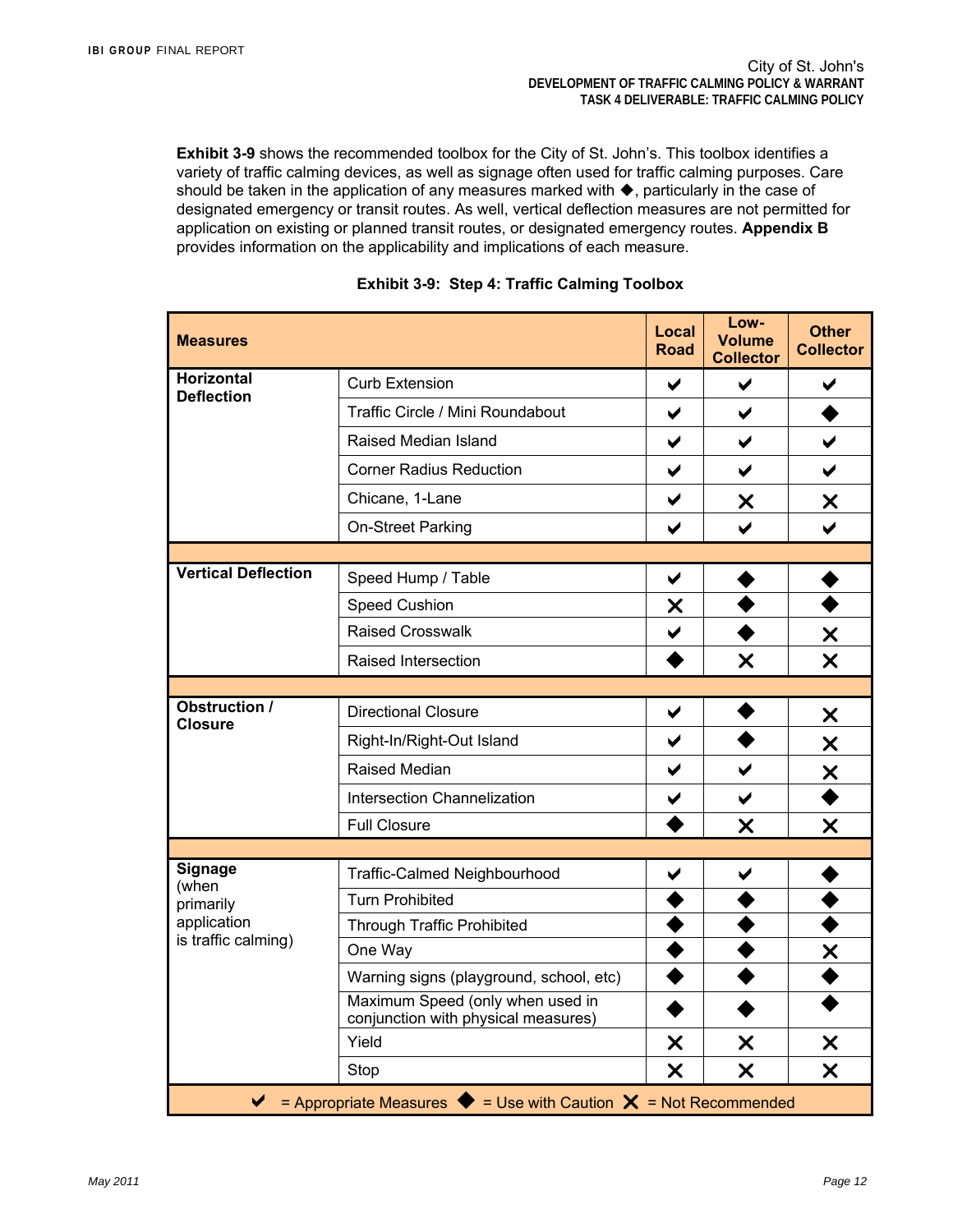## **3.5 Step 5: Project Selection and Study Approval**

In this step, staff prepare preliminary estimate ranges for the higher-ranking projects and for any projects that may be served through advisory, warning, or traffic control signage features. A project shall receive priority if it can be tied into a capital project already planned for the current or following year. Staff shall then forward a list of the recommended project(s) to Council for approval, in full awareness of the allotted Traffic Calming budget.

### **Exhibit 3-10: Step 5: Project Selection and Council Approval**



## **3.6 Step 6: Design, Public Support, Final Council Approval, Implementation**

**Exhibit 3-11** shows the final step of design, approval and implementation. Once Council approves a project or series of projects in principle and the funding envelope is established (Step 5), a public support component is to be initialized to determine residential support for the implementation of traffic calming measures:

The resident who submitted the original request shall circulate a petition to residents of the affected street. A minimum 60% of all affected residents on the street must be in favour of possible traffic calming for the request to proceed. The same requirement shall apply to public approval of a recommended plan.

If the initial public support requirement is satisfied, City staff or a consultant shall then prepare a preliminary design receiving input from City departments, including emergency, fire and transit, as well as the affected residents. This plan shall be sent back to the public for final comment and support.

After the final plan is developed by the City or its consultant and is endorsed by the public in accordance with public support requirement, City staff shall identify its funding source. The plan shall then be sent to Council for final approval. Upon final Council approval, standard City processes for tendering and construction shall commence, followed by evaluation and monitoring of the plan.

If the request is rejected at any point in the process, the applicants and affected residents shall be notified in writing, and traffic calming shall be excluded from additional review for 24 months. Requests may be rejected on the basis of:

- Failure to meet the minimum screening criteria;
- Lack of public support; or
- Council rejection.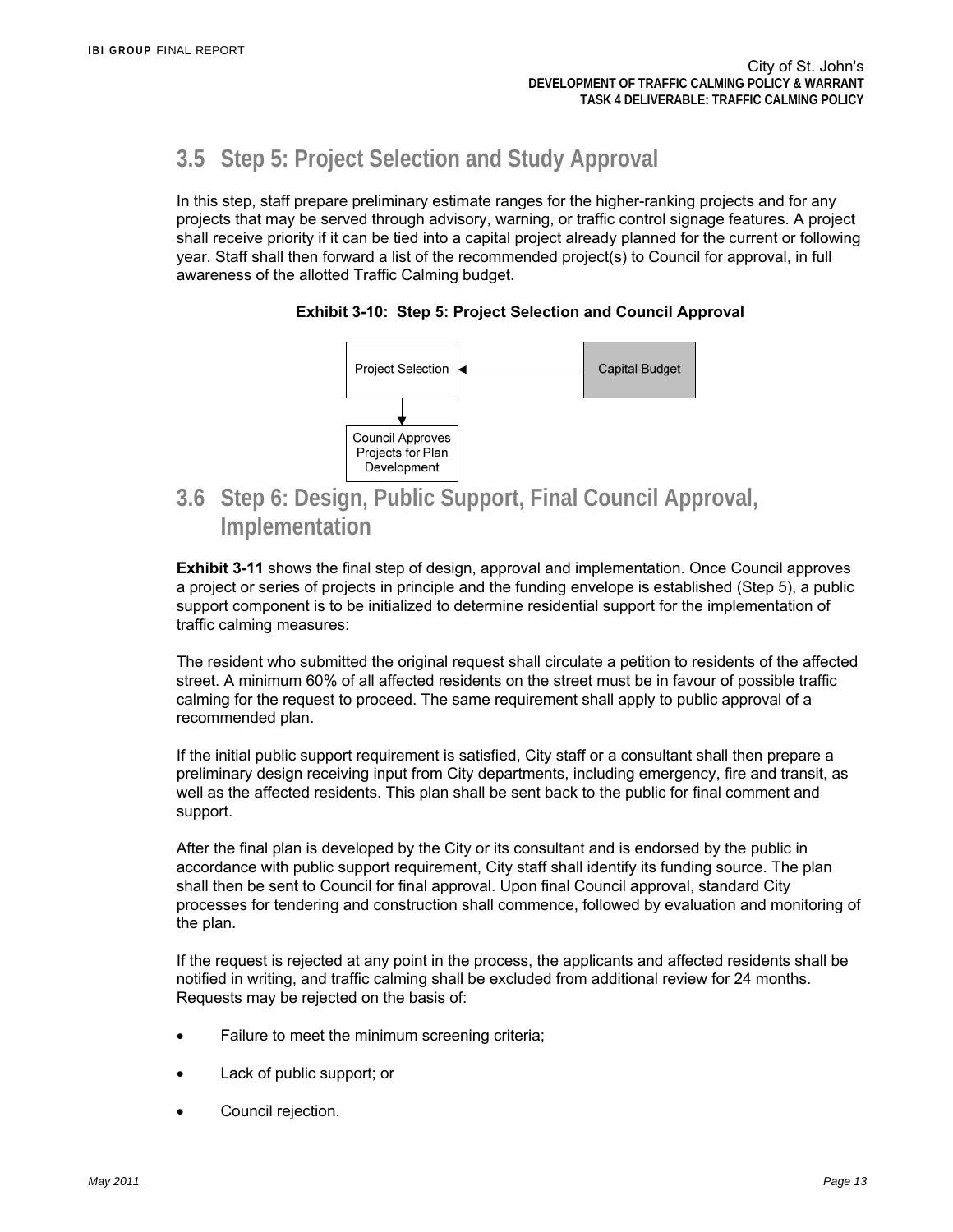In the event that a request fails to meet the minimum screening criteria, it shall be eligible for further consideration within 24 months only if external conditions are such that traffic operations change significantly for the requested location. This would most likely occur due to subdivision construction near the requested location.



### **Exhibit 3-11: Step 6: Design, Approval, Implementation**

## **4. CONSIDERATIONS**

## **4.1 Public Awareness and Involvement**

The City of St. John's traffic calming policy shall continue to support and encourage public requests for traffic calming, as residents often have the greatest knowledge and understanding of traffic conditions in their neighbourhoods.

City staff shall initiate a public involvement process once a requested site has been established as a candidate for implementation in Step 5 of the process. At a minimum, two public meetings will be held with affected residents, as follows:

- 1. Project initiation meeting:
	- Describe the purpose, objectives, process and timelines of the study;
	- Describe the study approach and methodology;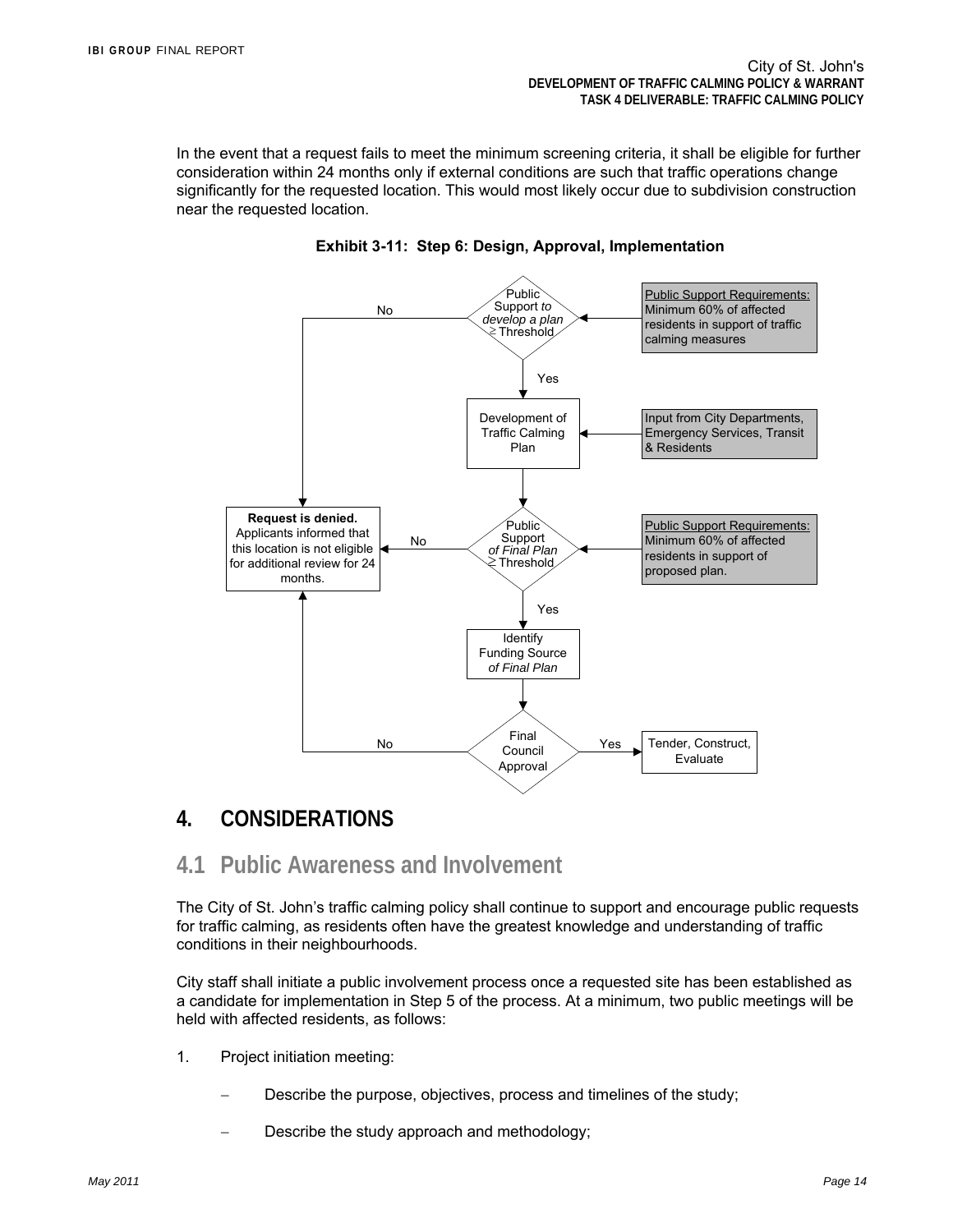- Review initial preliminary findings based on a review of background information;
- Provide examples of typical solutions to traffic issues;
- Receive community input on current traffic and safety problems in the neighbourhood; and
- Initiate survey process for plan development.
- 2. If the public support level satisfies minimum criteria, a meeting shall be held after the draft traffic calming plan is developed:
	- Review the draft traffic calming plan and receive public input; and
	- Initiate survey process for final plan approval.

If input and comments received at meeting #2 suggest that the final plan will differ significantly from the draft plan, the plan approval petition process should be deferred and a third meeting should be held to review the revised plan.

All meetings are to be advertised in accordance with other City of St. John's public information sessions.

Neighbourhood and resident responsibilities include:

- Identify traffic related issues in the neighbourhood;
- Respond to all surveys;
- Attend public meetings for traffic calming studies;
- Approve or reject the development of a traffic calming plan;
- Select from the options presented by staff, traffic calming concepts which address the identified issues; and
- Approve or reject the implementation of the preferred traffic calming plan.

## **4.2 Community Initiatives**

A number of community initiatives should be considered prior to the decision to implement traffic calming, or in conjunction with it. Often, these will incur little to no cost to the City using existing resources, frameworks and materials. Some possible initiatives that may address driver behaviour and traffic concerns include:

 **Community-Based Publications and Events:** Neighbourhoods and Business Improvement Areas often publish their own newsletters and bulletins, or maintain their own websites. These resources should be used for spreading the word of traffic concerns within an area, especially to neighbourhood residents who may themselves be a component of the traffic problem. City staff could be invited to submit articles, advice or recommendations for the newsletters and websites, or to attend community meetings and events to listen to residents' concerns.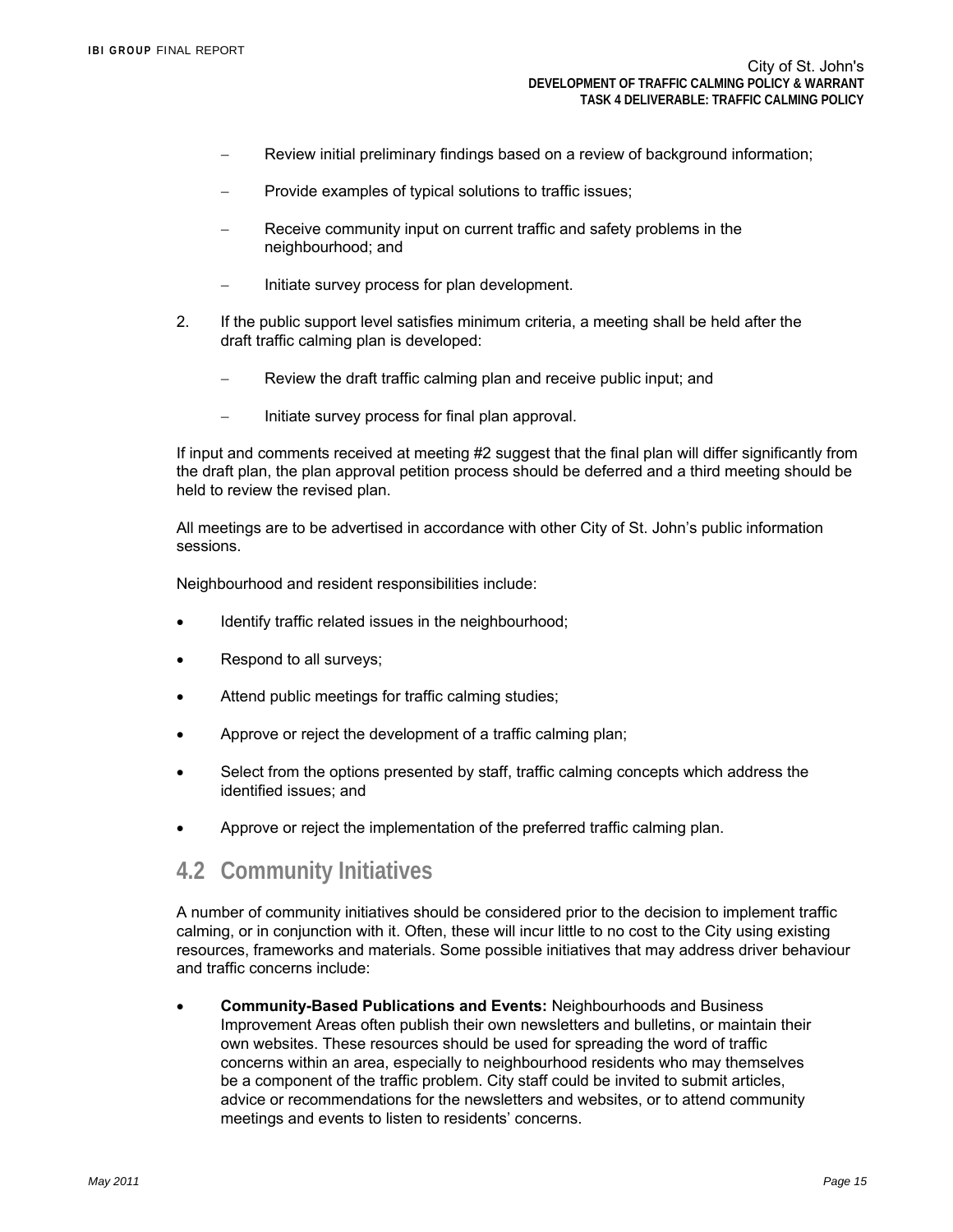- **Neighbourhood Speed Watch Program:** Residents can participate in the City's Neighbourhood Speed Watch Program, an initiative to reduce speeding on area roads through public awareness. A portable radar unit is available for temporary installation, alerting passing motorists to their speed in comparison with the posted limit;
- **City of St. John's Publications**: the City provides a variety of information on its website related to traffic and transportation. This information may also be available at City Hall or at other locations. Residents should be aware of the availability of this material, inasmuch as some of it may begin to address concerns without the need to initiate a request for traffic calming;
- **Trip Reduction Initiatives:** Business community initiatives including flex-time schedules and work from home arrangements, as well as City programs designed to reduce the reliance on single-occupant vehicle travel can have a major impact on the number of trips on St. John's streets, and may reduce or eliminate the need for many traffic calming requests.

## **5. TRAFFIC CALMING MEASURES**

This section discusses traffic calming measures that have been identified as appropriate for the City of St. John's. The section aggregates each type of measure into one of four categories and describes the associated advantages and disadvantages.

## **5.1 Horizontal Deflection**

Horizontal deflection measures are those devices which require a motorist to steer around them, altering the vehicle's path within the roadway cross section. Most horizontal deflection devices are appropriate for all roadways, although care needs to be taken when installing higher-deflection devices such as chicanes and traffic circles on higher volume roads.

## **Advantages**

- Effective in reducing average and/or higher operating speeds;
- Devices such as curb extensions reduce road user conflict potential; and
- Devices typically do not impact emergency vehicle response times on lower order roads.

## **Disadvantages**

- Maintenance activities such as street cleaning and snow removal may be complicated in the vicinity of the device;
- A number of the devices may impact transit and cyclist operations due to constrained travel portions of the roadway; and
- Typically do not impact through traffic volumes.

### **5.1.1 CURB EXTENSION**

Curb extensions (also known as bump-outs) reduce the width of the roadway by extending the boulevard and/or sidewalk into what is currently either a travel lane or a parking lane. They are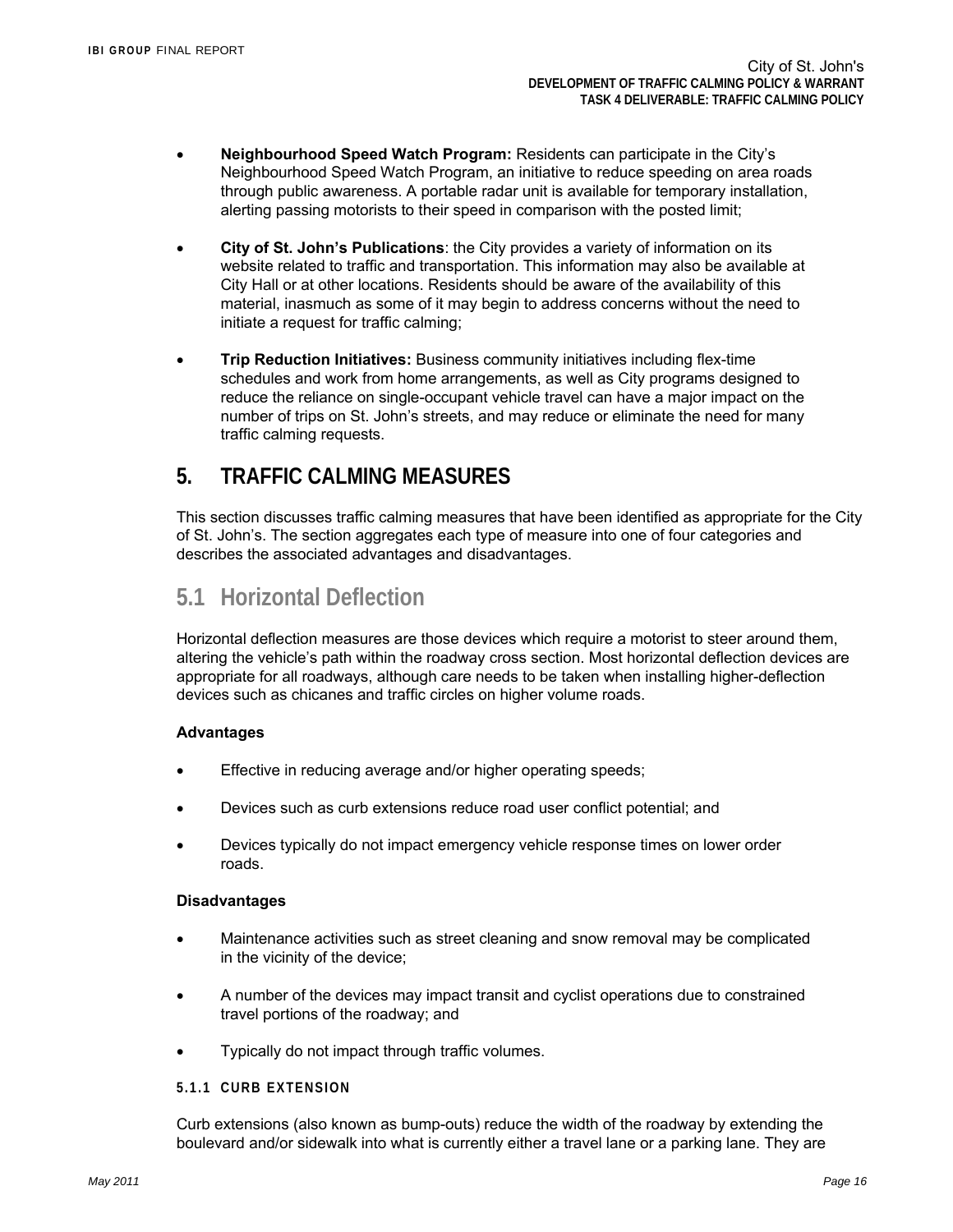appropriate for all roadways. For maximum effectiveness, the approach lane width is typically reduced to 3.0 metres on Local Roads. For designated cycling routes, the lane width should be 4.3 metres to provide additional room for cyclists. On-street parking will typically be lost opposite a curb extension. Curb extensions are often used at intersections to reduce crossing width, or they can be used in conjunction with median islands or traffic circles.



 *IBI Group* 

## **5.1.2 TRAFFIC CIRCLE / MINI ROUNDABOUT**

Traffic circles and mini roundabouts are not to be confused with modern roundabouts. Modern roundabouts are traffic control devices designed to replace or be used instead of traffic signals. Traffic circles consist of a raised island constructed in the centre of an intersection. The island is often landscaped. Depending on the location, stop signs at intersections retrofitted with traffic circles may be replaced with yield signs. Traffic circles are typically constructed with mountable curbs, to allow for larger vehicles such as buses to pass over them if necessary. While traffic circles are appropriate for Local Roads and most Collectors, care should be taken to ensure the traffic circle design will accommodate the turning path of all vehicles that are expected to use a designated roadway.



 *IBI Group*

## **5.1.3 MEDIAN ISLAND**

Median islands are constructed with either mountable or barrier curb and are appropriate for all roadways that have the width to support a minimum-1.5 metre island while still maintaining proper travel lane widths. They are often used in conjunction with curb extensions to create a chicane effect. Median islands can be constructed at any length; often driveway spacing is the limiting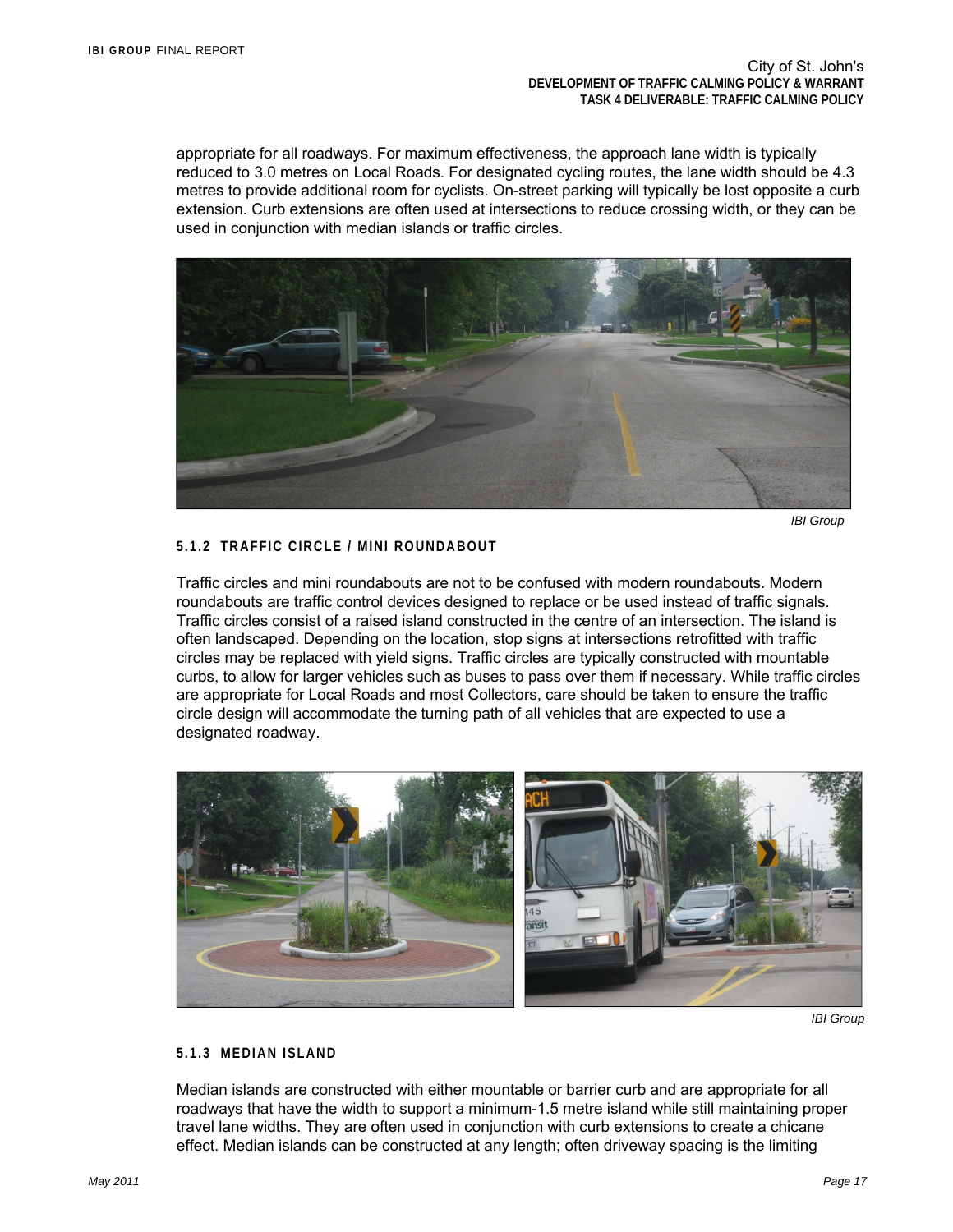factor. Median islands can be landscaped and should be signed at either end to alert motorists. Consideration should be given to on-street parking that is lost with the construction of a median island.

### **5.1.4 CORNER RADIUS REDUCTION**

Corner radii should be designed as small as possible, only large enough to accommodate the largest design vehicle expected to use a particular road. Small-radius corners reduce crossing distance for pedestrians and force motorists to slow when turning.

### **5.1.5 CHICANES**

A chicane can be used to reduce the width of a section of road to one lane, thereby forcing one direction of traffic to stop and allow the other to pass. One-lane chicanes shall only be used on Local Roads, and should only be used on those experiencing high volumes and with approximately equal directional splits, or the associated reduction in traffic volumes will be minor.

Two-lane chicanes offer little in the way of volume or speed reduction and should not be used as traffic calming measures. They often have the unintended consequence of allowing drivers to straddle the centre line, as one might do on a winding road, potentially increasing crash potential. A more suitable two-lane chicane effect can be accomplished through curb extensions and centre medians.

### **5.1.6 ON-STREET PARKING**

On-street parking is an inexpensive and practical traffic calming measure. It reduces the width of the road and causes motorists to reduce their speeds. It should be considered wherever possible, prior to, and in conjunction with, the implementation of physical traffic calming devices.

## **5.2 Vertical Deflection**

Vertical deflection devices change the motorist's path in the vertical plane. As such, they are primarily intended for use on local streets and low volume Collector roads. Vertical deflection devices are not permitted for use on transit routes or designated emergency routes.

### **Advantages:**

- Effective in reducing operating speeds
- Do not impact local access

#### **Disadvantages:**

- Devices have the potential to impact emergency vehicle response times, as they are required to slow down for the devices to ensure they do not injure patients/passengers or damage their vehicles
- Devices may increase maintenance requirements
- Typically do not impact through traffic volumes significantly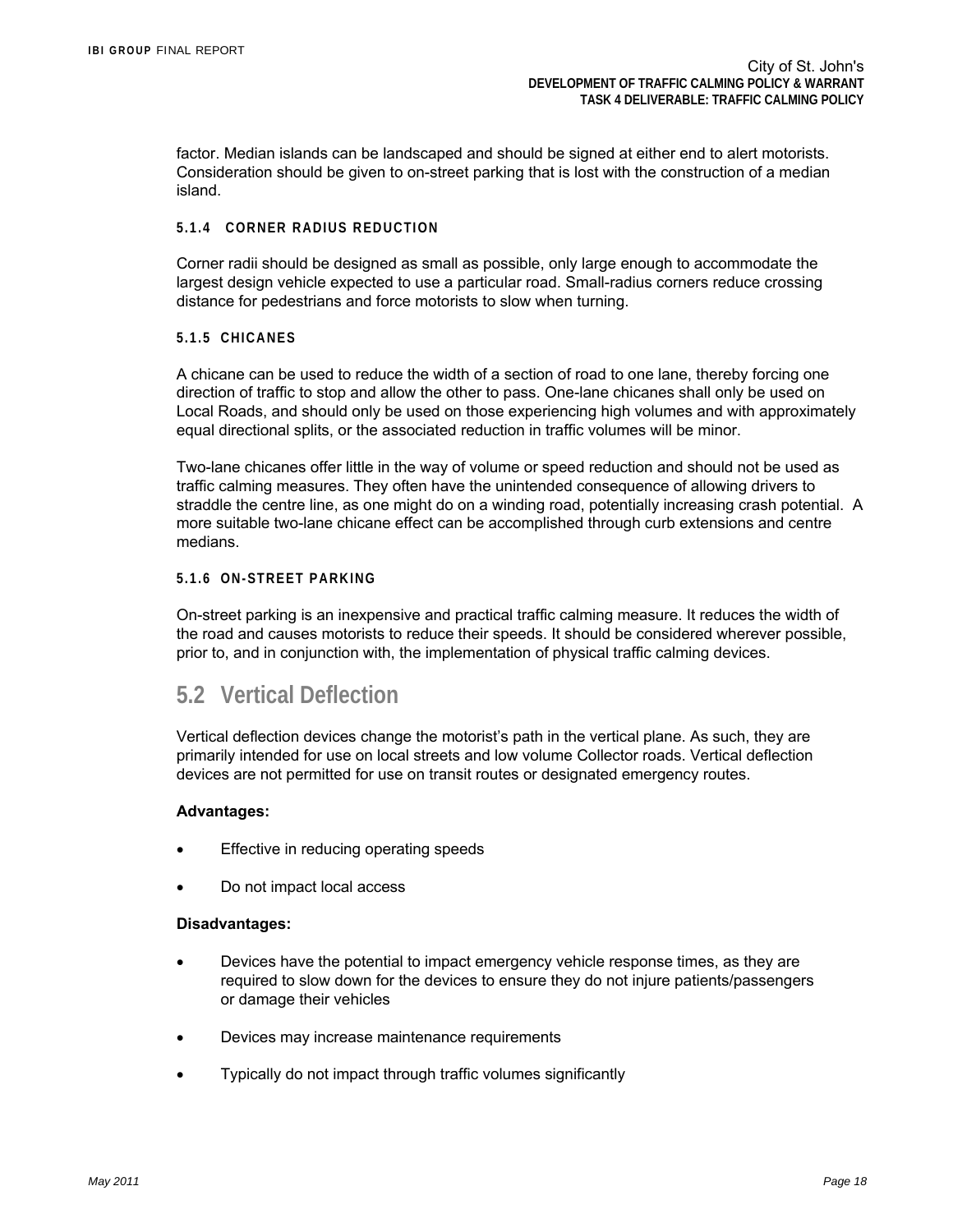### **5.2.1 SPEED HUMPS AND TABLES**

Speed humps are appropriate for all local streets and low-volume Collector roadways that do not serve as transit or emergency response routes. Speed tables, which have a longer profile, may be considered with caution on higher-volume Collectors. Speed tables should not be used on roads posted at 30 km/h, because vehicles will not have to slow down to pass over them.

### **5.2.2 SPEED CUSHIONS**

Speed cushions are similar to speed humps or tables, except that they have channels cut into them, approximately the width of a large vehicle, to allow such vehicles to pass over them without slowing down considerably. Some jurisdictions allow speed cushions to be used on transit or emergency routes. In St. John's, since no vertical deflection of any sort is to be used on transit or emergency routes, speed cushions should only be used, and with caution, on roads where truck traffic is permitted yet traffic calming is still warranted. The cushions will allow truck traffic to pass through relatively unencumbered.



 *San Francisco Municipal Transportation Authority* 

### **5.2.3 RAISED CROSSWALKS**

Raised crosswalks, often constructed with decorative, textured pavement, serve three purposes: they highlight the functional area of an intersection and reduce vehicle speeds and depending on surface treatment, they may improve the streetscape. Raised crosswalks shall be installed consistent with the city's crosswalk policy, and only on Local Roads and low-volume Collectors that do not serve as transit or emergency routes.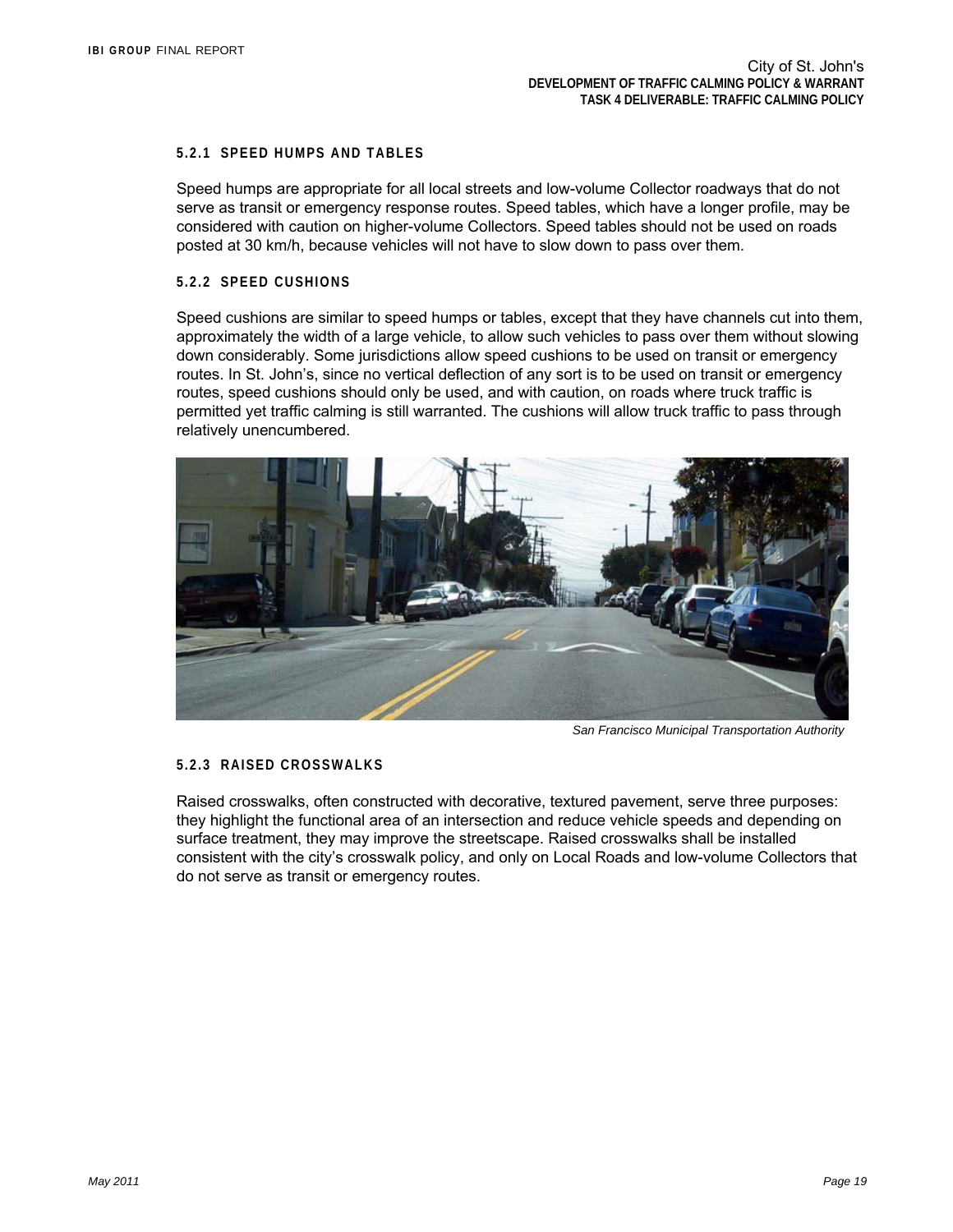

 *Richard Drdul (flickr.com/drdul)* 

### **5.2.4 RAISED INTERSECTIONS**

Raised intersections are costly to retrofit and minimally reduce vehicle speeds and volumes. Therefore, they are not recommended for use on existing City streets, although the city may allow them at the intersection of two Local Roads in new developments.

### **5.2.5 OTHER DEVICES**

Rumble strips should not be used as traffic calming measures. Rumble strips are designed to alert motorists to changes in roadway conditions by creating both noise and vibration in the vehicle. They are used as traffic calming devices in some communities, but their associated noise makes them largely unacceptable for this purpose. They should only be used as warning devices when conditions dictate.

Textured crosswalks should not be used alone as a traffic calming measure, but should be considered in conjunction with traffic calming implementations. These crosswalks, often constructed with interlocking pavers, can serve to highlight the functional area of an intersection and improve the streetscape. However, they do nothing to reduce vehicle speeds or volumes, and are often both expensive to maintain and limiting to some mobility-challenged pedestrians. Consideration should be given to other methods of creating textured pavement, such as stamped asphalt and concrete, whenever including textured crosswalks as part of a larger traffic calming plan.



*IBI Group*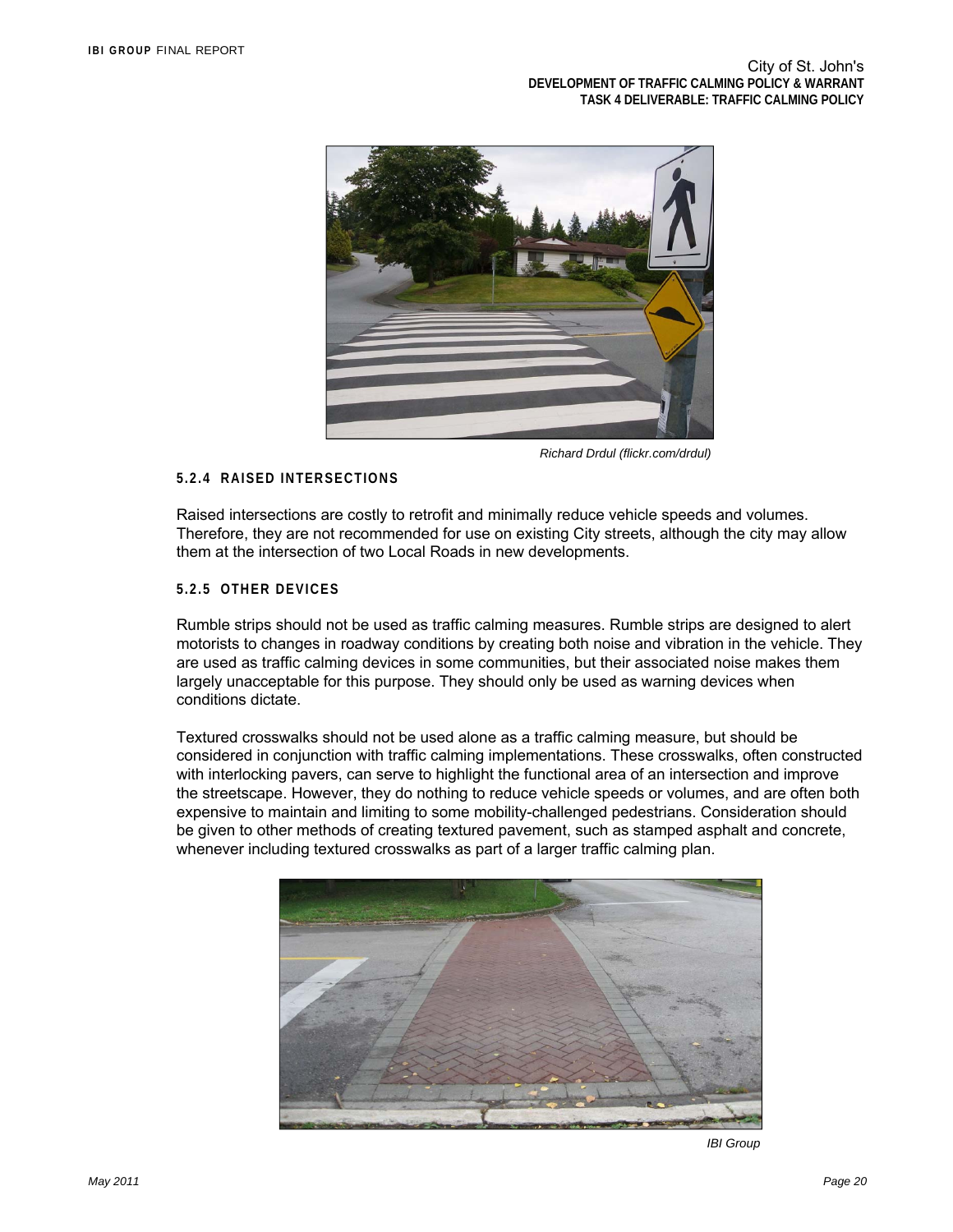## **5.3 Obstruction/Closure**

Included in this category are partial and full roadway closures, intersection diverters, raised medians and right-in-right-out channelized islands. The main purpose of these devices is to reduce infiltrating traffic on neighbourhood streets.

### **Advantages:**

- Reduces road user conflicts and volumes
- Requires little or no enforcement

### **Disadvantages:**

- Penalizes local traffic access
- Reduces access to transit, emergency services, delivery service, etc.
- Complicates road maintenance efforts in the vicinity of devices
- Potential to divert both local and through traffic to parallel or alternative routes

### **5.3.1 DIRECTIONAL CLOSURES / RIGHT-IN, RIGHT-OUT ISLANDS**

Compliance with these devices relies on the presence of other motorists to deter would-be violators from circumventing the device. As such, they should only be used at the intersection of Local Roads with lower-volume Collector roads. They should also only be used when local traffic has another alternative to access the higher-order road in the direction prevented by the closure.

### **5.3.2 RAISED MEDIAN**

These raised medians should not be confused with the raised medians discussed above in the horizontal deflection section. These raised medians effectively serve the same purpose as right-in, right-out islands, and should only be used to prevent left turns to and from local streets and lowvolume Collector roads. As with directional closures, this type of raised median should only be used when local traffic has another alternative to access the higher-order road in the direction prohibited by the closure.

#### **5.3.3 CHANNELIZATION**

Intersection channelization may be used on all roadways.

### **5.3.4 FULL CLOSURE**

Full closure should only be considered for Local Roads and only as a last resort, as it has severe implications on local residents. If considered, care must be taken to ensure that the local traffic affected by the closure does not create unanticipated problems on adjacent local streets.

## **5.4 Signage**

These devices are sometimes used as traffic calming devices and include both regulatory and warning signs, including stop and yield controls, maximum speed, turn prohibitions, 'traffic calmed neighbourhood" signs.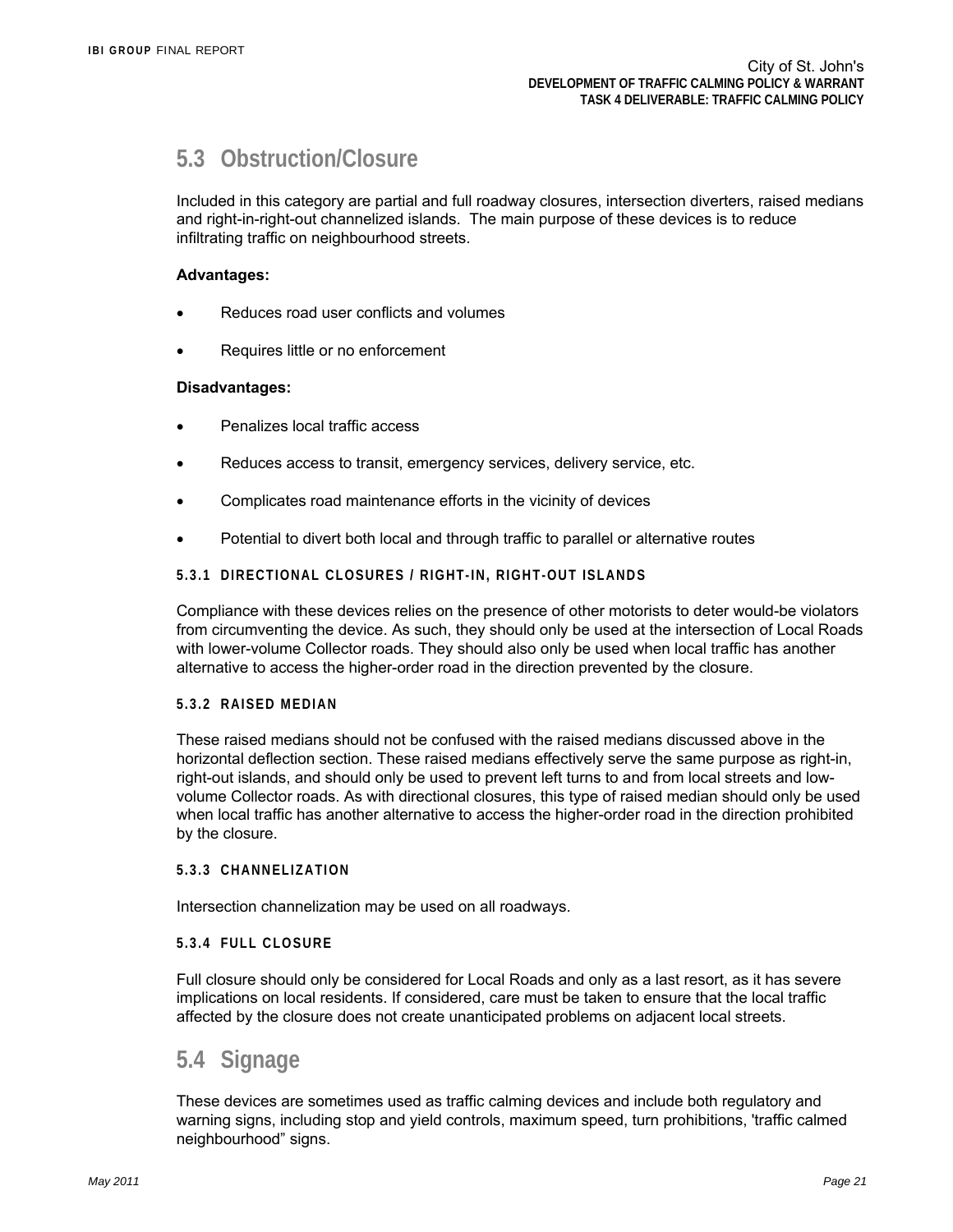### **Advantages:**

- Has the potential to reduce vehicle speeds and volumes
- Reduces road user conflicts
- Relatively inexpensive

#### **Disadvantages:**

- **•** Frequent enforcement is required to be effective
- "Traffic calmed neighbourhood" and 'No through traffic" signs are not regulatory signs that can be enforced
- May reduce local access in the case of one-way streets and turn restrictions.

### **5.4.1 STOP, YIELD AND OTHER REGULATORY SIGNS**

Regulatory signs, with the exception of speed limit signs, are not to be used as traffic calming devices within St. John's. Unwarranted all-way stop signs are not a valid method of calming traffic and should not be installed for that purpose. When intended as traffic calming, maximum speed signs are only to be used in conjunction with other physical devices.

### **5.4.2 TRAFFIC CALMED NEIGHBOURHOOD SIGNS**

These signs should be considered as part of all traffic calming implementations.



 *Richard Drdul (flickr.com/drdul)*

#### **5.4.3 WARNING SIGNS**

Warning signs shall be considered where appropriate as part of larger traffic calming plans. The *Canadian Guide to Neighbourhood Traffic Calming* offers guidance as to which signs are suggested/required for various installations.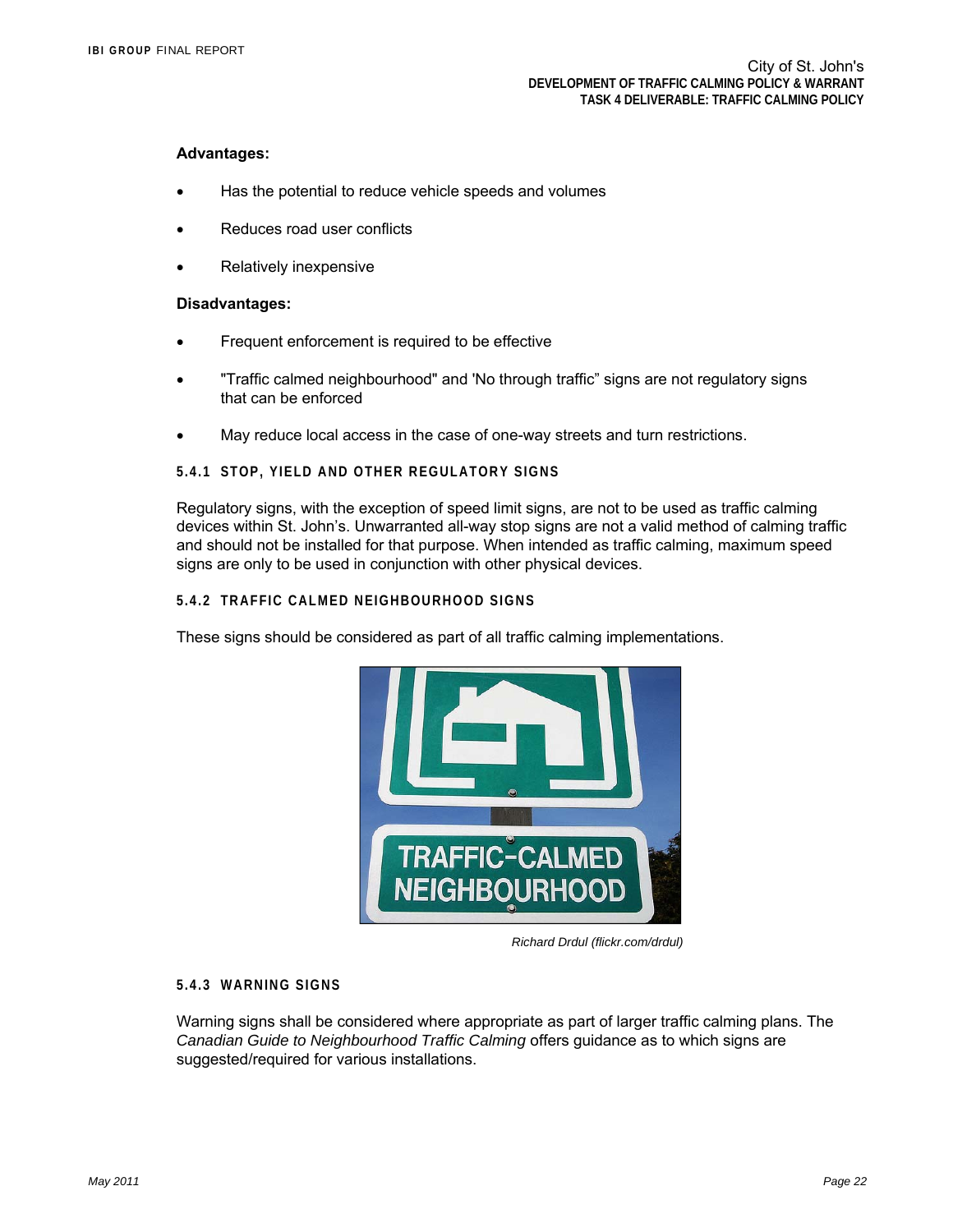





#### **5.4.4 TURN RESTRICTIONS**

Turn restrictions may be considered as traffic calming, but two important points highlight the caution that must be exercised:

- They are not self-policing devices, and when used on low-volume roads, do not by themselves deter motorists from making the prohibited movement; and
- While it is possible under the Highway Traffic Act to enforce turn restrictions at particular times of the day, it is not possible to enforce a "local traffic excepted" plate on a turn restriction sign. If a turning movement is prohibited for some traffic, it must be prohibited for all traffic.

## **6. PLANNING, ENGINEERING AND CONSTRUCTION COSTS**

Most traffic engineering plans can be developed in-house, using existing City, Provincial and TAC guidelines, as well as best practices research from other jurisdictions. For particularly large or complex plans, or when staff resources are short, the services of a consultant may be considered, keeping in mind that consultant costs may range into the tens of thousands of dollars.

Typical recent construction costs are shown in **Exhibit 6-1**. Factors such as land acquisition, utilities, drainage and grading should be expected to influence construction costs.

| <b>Measures</b>                      |                                  | <b>Unit Cost</b>                                                 |  |  |  |
|--------------------------------------|----------------------------------|------------------------------------------------------------------|--|--|--|
| <b>Horizontal</b>                    | <b>Curb Extension</b>            | \$3,000-\$10,000 per side                                        |  |  |  |
| <b>Deflection</b>                    | Traffic Circle / Mini Roundabout | $$5,000 - $20,000$                                               |  |  |  |
|                                      | Raised Median Island             | \$5,000-\$15,000                                                 |  |  |  |
|                                      | <b>Corner Radius Reduction</b>   | \$3,000 and up, depending on radius                              |  |  |  |
|                                      | Chicane, 1-Lane                  | \$10,000 - \$30,000 per series                                   |  |  |  |
|                                      | On-Street Parking                | Minor                                                            |  |  |  |
| <b>Vertical</b><br><b>Deflection</b> | Speed Hump                       | \$2,000-\$5,000 (depending on width of<br>roadway)               |  |  |  |
|                                      | Speed Table                      | \$5,000-\$20,000 (depending on width of<br>roadway and material) |  |  |  |
|                                      | Speed Cushion                    | \$2,000-\$5,000 (depending on width of<br>roadway)               |  |  |  |

| <b>Exhibit 6-1: Typical Traffic Calming Construction Costs</b> |  |
|----------------------------------------------------------------|--|
|----------------------------------------------------------------|--|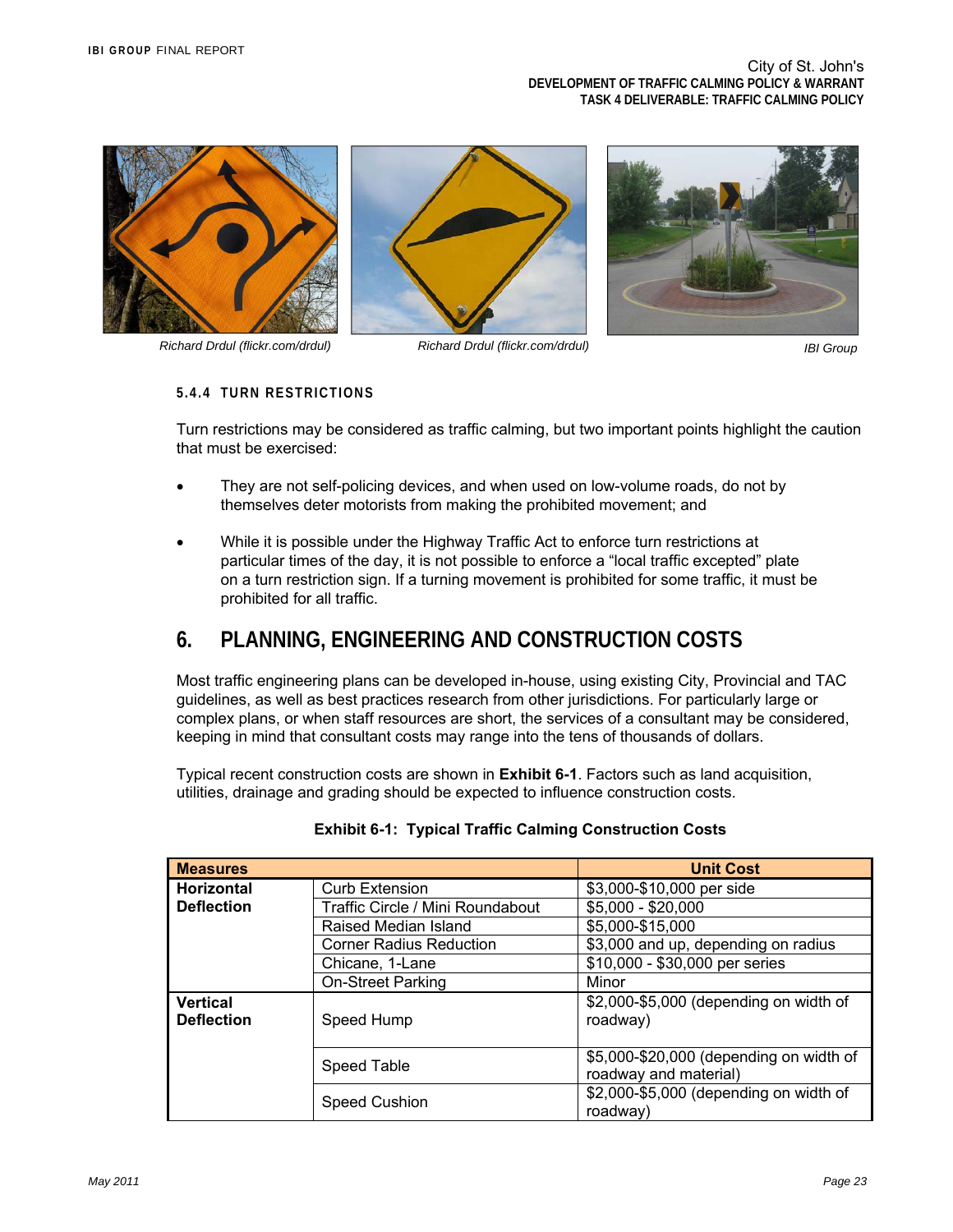| <b>Measures</b>      |                                    | <b>Unit Cost</b>                                                 |  |
|----------------------|------------------------------------|------------------------------------------------------------------|--|
|                      | <b>Raised Crosswalk</b>            | \$5,000-\$20,000 (depending on width of<br>roadway and material) |  |
|                      | Raised Intersection                | \$20,000 - \$75,000                                              |  |
| <b>Obstruction /</b> | <b>Directional Closure</b>         | $$5,000 - $25,000$                                               |  |
| <b>Closure</b>       | Right-In/Right-Out Island          | \$5,000 - \$10,000                                               |  |
|                      | Raised Median Through              | \$10,000 - \$30,000                                              |  |
|                      | Intersection                       |                                                                  |  |
|                      | <b>Intersection Channelization</b> | \$3,000 and up, depending on length                              |  |
|                      | <b>Full Closure</b>                | $$10,000 - $30,000$                                              |  |
| <b>Signage</b>       | Traffic-Calmed Neighbourhood,      | \$200                                                            |  |
|                      | Warning Signs, etc                 |                                                                  |  |

## **7. ANTICIPATED STAFF LEVEL OF EFFORT AND TIMELINES**

The warrant component of the traffic calming process has been specifically designed to require a similar level of effort to a traffic signal warrant. That is, once all of the required input data has been collected, running the warrant spreadsheet should only be a matter of minutes. Much of the required input data is information that is expected to be readily available, e.g.:

- Presence or absence of transit or emergency routes;
- Block length between controlled intersections;
- Land use data;
- Pedestrian facilities and pedestrian generators; and
- Collision data.

In many cases, the city will have volume and speed data already on hand for the location. For those locations where this data is not available, it will need to be collected prior to warrant analysis. As discussed above, the most resource-intensive component of the data collection will be the determination of non-local traffic. This report provides guidance on four different methods of estimating non-local traffic percentages.

Additional staff effort will be required once a site is selected for further study. Project initiation, additional data collection, the public consultation process and plan development may take several months. Approval, tender, implementation and evaluation times would generally be consistent with similar-scale capital works projects.

## **8. GLOSSARY**

- **85th Percentile Speed** The speed separating the fastest 15% of vehicles from the slowest 85%;
- **ADT** Average daily traffic, recorded over a 24-hour period;
- **Cut Through Traffic** Traffic determined to neither begin nor end a trip within a defined study area. Typically synonymous with "non-local traffic";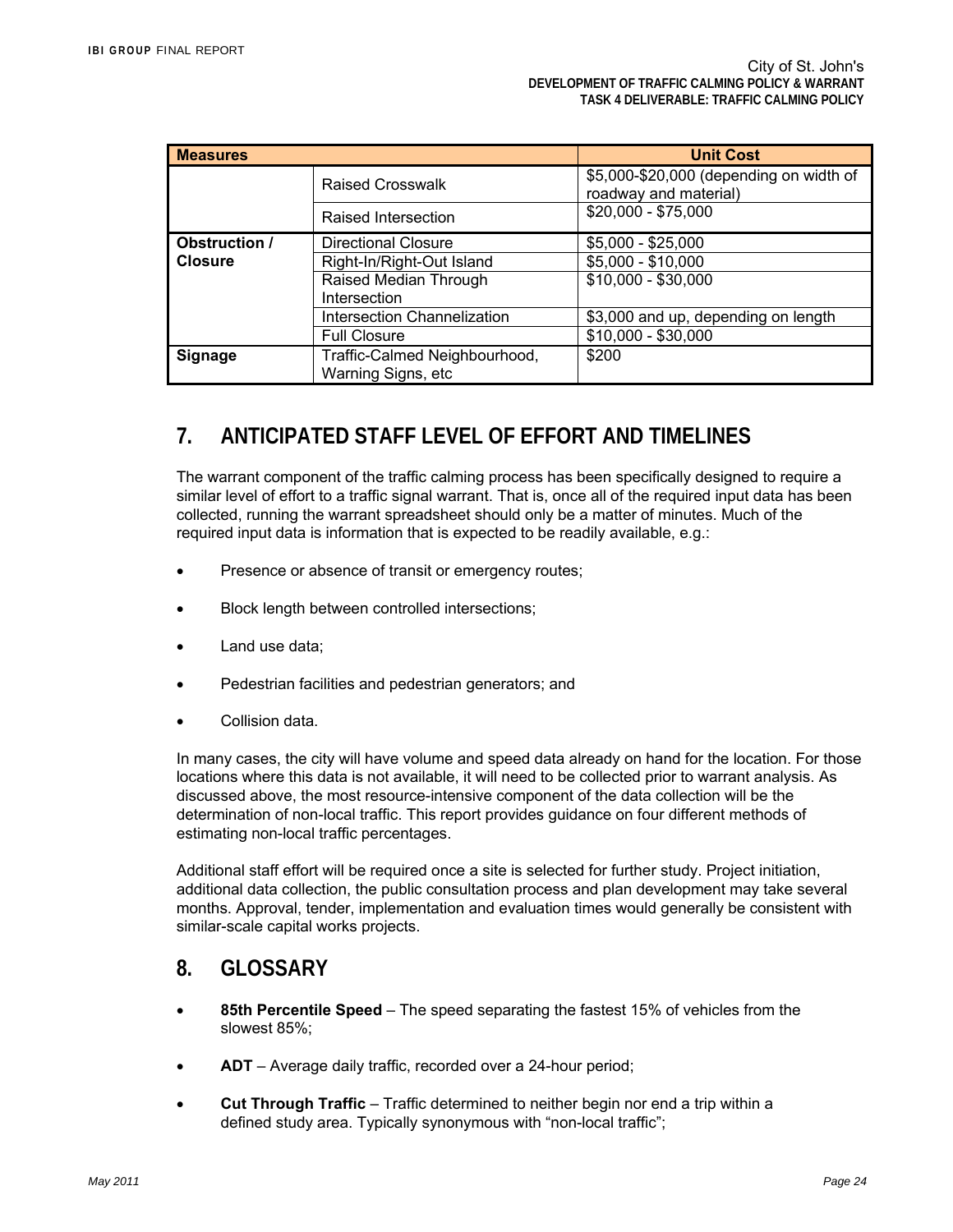- **EMS** Emergency medical services;
- **Local Road, Collector, Arterial** Three of the roadway classifications used by the City of St. John's, in increasing order of volume and importance within the overall roadway network;
- **Pedestrian Facilities** Sidewalks;
- **Pedestrian Generators** Parks, community centers, high schools and senior facilities; and
- **VPD** Vehicles per day.

C:\\_work files\27794\_Traffic\_calm\10.0 Reports\Task 4 - Policy\TTRtraffic\_calming\_policy2011-04-29.docx\2011-05-03\TP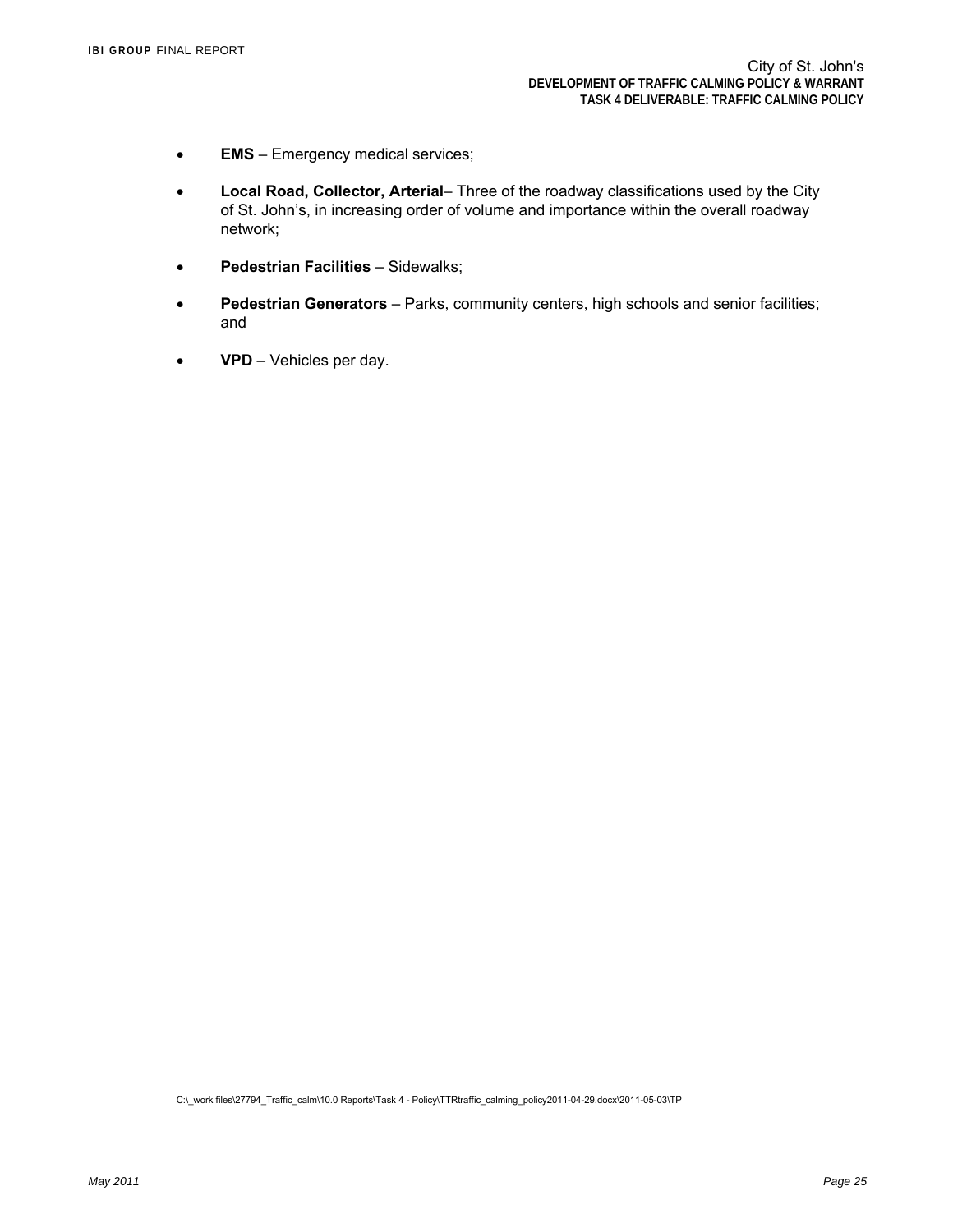**APPENDIX A** 

**RECOMMENDED TRAFFIC CALMING FRAMEWORK**

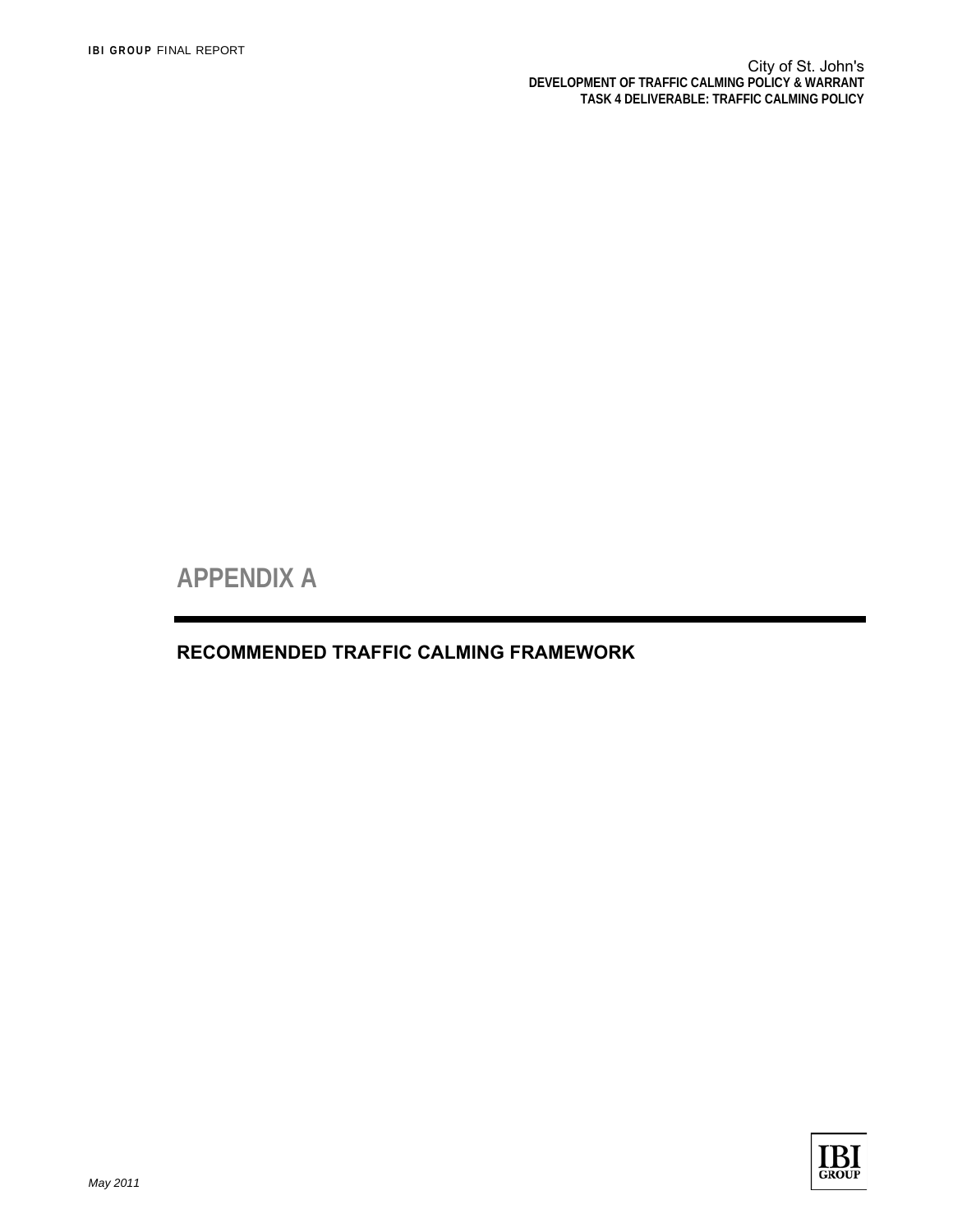**APPENDIX B** 

**APPLICABILITY AND IMPLICATIONS OF RECOMMENDED TRAFFIC CALMING MEASURES**

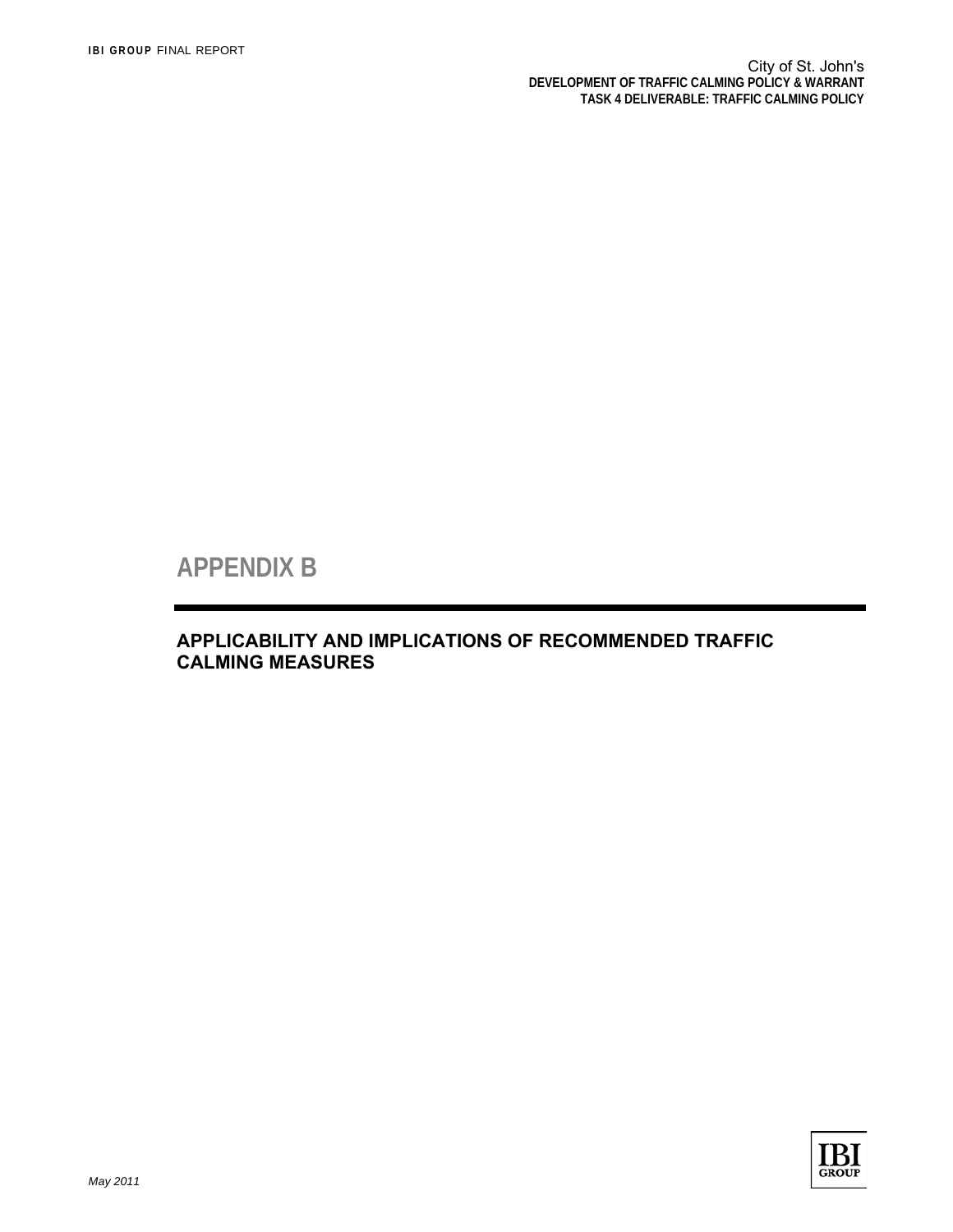| <b>Measures</b>                                                           |                                            | <b>Speed</b>     | <b>Volume</b>                                   | <b>Conflict</b>  | <b>Environment</b> |
|---------------------------------------------------------------------------|--------------------------------------------|------------------|-------------------------------------------------|------------------|--------------------|
|                                                                           |                                            | <b>Reduction</b> | <b>Reduction</b>                                | <b>Reduction</b> |                    |
| <b>Horizontal</b>                                                         | <b>Curb Extension</b>                      | Ŋ                |                                                 |                  |                    |
| <b>Deflection</b>                                                         | Traffic Circle / Mini                      |                  | $\bullet$                                       |                  |                    |
|                                                                           | Roundabout<br>Raised Median Island         |                  |                                                 |                  |                    |
|                                                                           | <b>Corner Radius Reduction</b>             |                  |                                                 |                  |                    |
|                                                                           | Chicane, 1-Lane                            |                  |                                                 |                  |                    |
|                                                                           | On-Street Parking                          |                  |                                                 |                  |                    |
|                                                                           |                                            |                  |                                                 |                  |                    |
| <b>Vertical</b>                                                           | Speed Hump / Table                         |                  | $\bullet$                                       |                  | $\bullet$          |
| <b>Deflection</b>                                                         |                                            |                  |                                                 |                  |                    |
|                                                                           | Speed Cushion                              |                  | $\bullet$                                       |                  | $\bullet$          |
|                                                                           | <b>Raised Crosswalk</b>                    |                  | $\left( \begin{array}{c} 1 \end{array} \right)$ | $\bf O$          | O                  |
|                                                                           | Raised Intersection                        | Ŋ                | r i                                             | $\bullet$        | Ŋ                  |
|                                                                           |                                            |                  |                                                 |                  |                    |
| <b>Obstruction /</b><br><b>Closure</b>                                    | <b>Directional Closure</b>                 |                  |                                                 | $\bullet$        | в                  |
|                                                                           | Right-In/Right-Out Island                  |                  |                                                 | D                |                    |
|                                                                           | Raised Median                              |                  |                                                 | Ŋ                | I)                 |
|                                                                           | Intersection<br>Channelization             | ◯                | $\bullet$                                       | $\bullet$        | $\bullet$          |
|                                                                           | <b>Full Closure</b>                        |                  |                                                 |                  | D                  |
|                                                                           |                                            |                  |                                                 |                  |                    |
| <b>Signage</b><br>(when                                                   | <b>Traffic-Calmed</b><br>Neighbourhood     | $\bullet$        | ◯                                               | ◯                | ◯                  |
| primarily<br>application<br>is traffic<br>calming)                        | <b>Turn Prohibited</b>                     |                  |                                                 | D                |                    |
|                                                                           | <b>Through Traffic</b>                     |                  |                                                 |                  |                    |
|                                                                           | Prohibited                                 |                  | $\bullet$                                       | $\bullet$        | $\mathbf 0$        |
|                                                                           | One Way                                    |                  |                                                 | $\bf O$          | D                  |
|                                                                           | Warning signs<br>(playground, school, etc) | $\bullet$        | ◯                                               | $\bullet$        | $( \ )$            |
|                                                                           | Maximum Speed                              | $\bullet$        |                                                 | ◯                |                    |
|                                                                           | Yield                                      | ◯                | ◯                                               | $\bf O$          |                    |
|                                                                           | Stop                                       | $\hat{a}$        | $\bullet$                                       | $\bf O$          |                    |
| $=$ Substantial Benefits $\bigcirc$<br>= Minor Benefits<br>$=$ No Benefit |                                            |                  |                                                 |                  |                    |

## **Potential Benefits of Recommended Traffic Calming Measures**